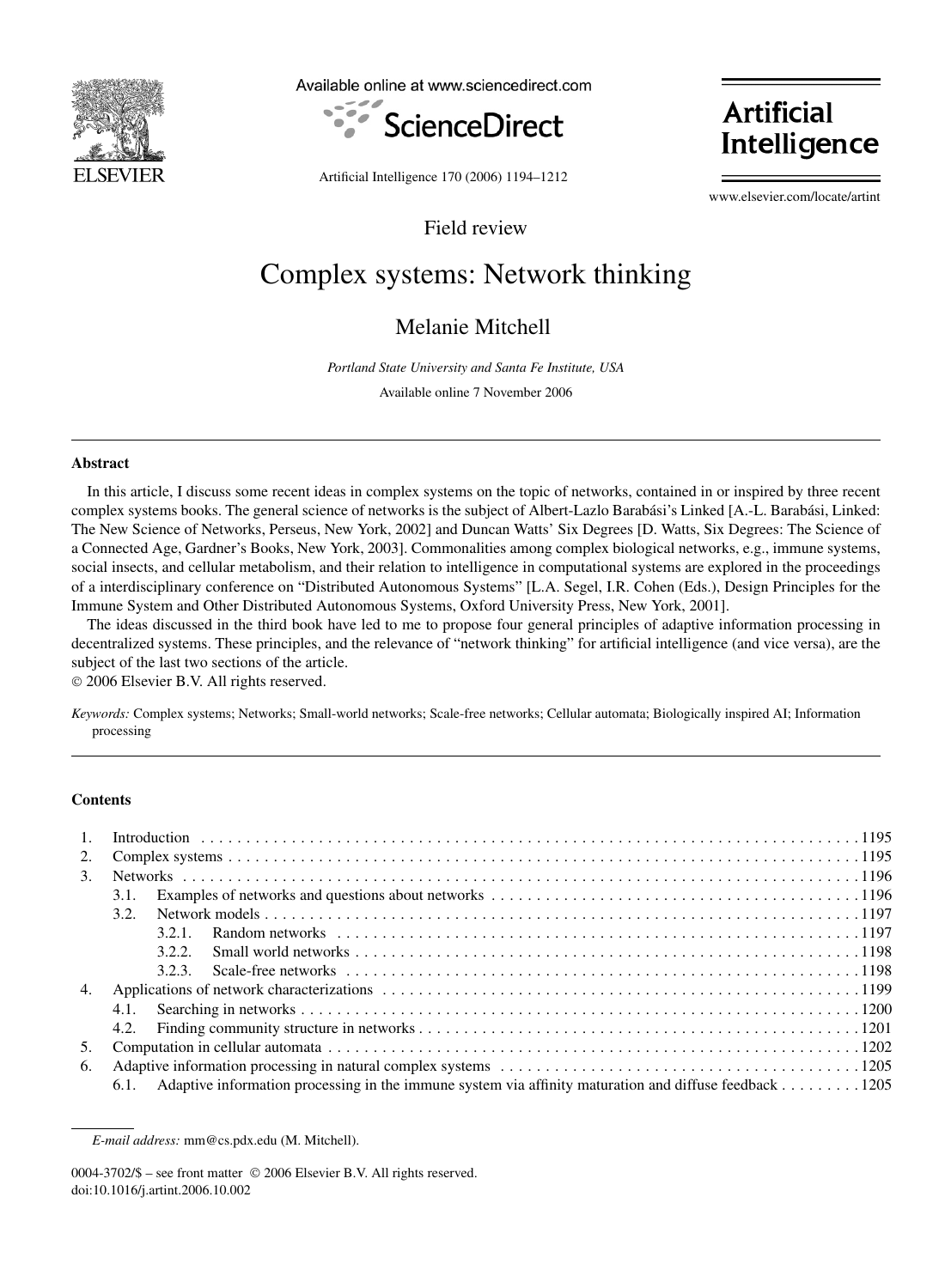I am convinced that the nations and people who master the new sciences of complexity will become the economic, cultural, and political superpowers of the next century.—Heinz Pagels [50].

When I hear the word "complexity", I don't exactly reach for my hammer, but I suspect my eyes narrow. It has the dangerous allure of an incantation, threatening to acquire the same blithe explanatory role that "adaptation" once did in biology.—Philip Ball [1].

#### **1. Introduction**

Like artificial intelligence in its earlier years, the field of complex systems has received a lot of press in the last two decades, both positive and negative, breezily hyped and unjustly derogatory. As in the early years of AI, complex systems scientists have at times made promises and set up expectations that are hard for any young science to fulfill. Is it true that the "laws of complexity spontaneously generate much of the order of the natural world" [28, p. 5]? Is the fact that simple programs can produce highly complex behavior "one of the more important single discoveries in the whole history of theoretical science" [66, p. 2]? On the other hand, is it fair for a major science magazine to ask, on its front cover, if complexity science is "a sham" [53]?

In spite of the hype and the slurs, it turns out that some very interesting and worthwhile work has been done in complex systems over the last several years, evidenced not only by the many books, journals, conferences, and even whole institutes devoted to the field, but also by real changes in the way people approach science, medicine, economics, business, and even the study of intelligence in natural and artificial systems. Computer modeling of complex systems has become widely accepted as a valid scientific activity. "Systems biology", in which complex-systems ideas are central, has become a keyword of the post-human-genome-project era. The pursuit of general laws governing complex networks is now center stage in fields ranging from search engines to sociology.

In this article, I discuss some recent ideas in complex systems on the topic of networks, contained in or inspired by three recent complex systems books that seem particularly relevant for people in AI. The general science of networks is the subject of Albert-Lázló Barabási's *Linked* [2] and Duncan Watts' *Six Degrees* [63]. Commonalities among complex biological networks—e.g., immune systems, social insects, and cellular metabolism—and their relation to intelligence in computational systems are explored in the proceedings of a interdisciplinary conference on "Distributed Autonomous Systems" [57].

The ideas discussed in the third book have led to me to propose four general principles of adaptive information processing in decentralized systems. These principles, and the relevance of "network thinking" for AI (and vice versa), are the subject of the last two sections of the article.

# **2. Complex systems**

Often-cited examples of complex systems in nature and society include the brain, the immune system, biological cells, metabolic networks, ant colonies, the Internet and World Wide Web, economic markets, and human social networks.

There is no generally accepted formal definition of "complex system". Informally, a complex system is a large network of relatively simple components with no central control, in which emergent complex behavior is exhibited. Of course, the terms in this definition are not rigorously defined. "Relatively simple components" means that the individual components, or at least their functional roles in the system's collective behavior, are simple with respect to that collective behavior. For example, a single neuron or a single ant are complicated entities in their own right.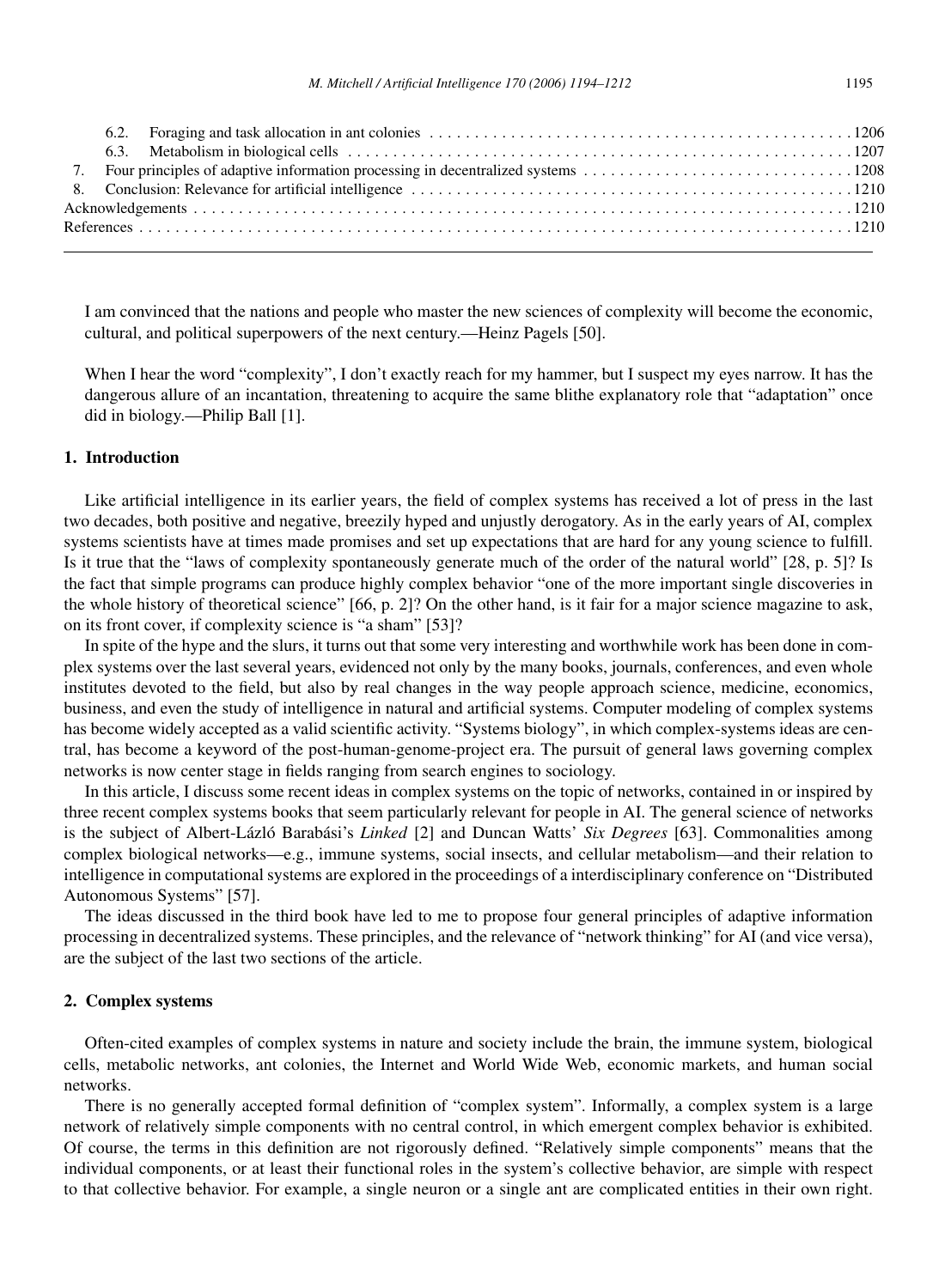However, the functional role of these single entities in the context of an entire brain or an entire colony is relatively simple as compared with the behavior of the entire system.

"Emergent complex behavior" is tougher to define. Roughly, the notion of emergence refers to the fact that the system's global behavior is not only complex but arises from the collective actions of the simple components, and that the mapping from individual actions to collective behavior is non-trivial. The notion of nonlinearity is important here: the whole is more than the sum of the parts. The complexity of the system's global behavior is typically characterized in terms of the patterns it forms, the information processing that it accomplishes, and the degree to which this pattern formation and information processing are adaptive for the system—that is, increase its success in some evolutionary or competitive context. In characterizing behavior, complex-systems scientists use tools from a variety of disciplines, including nonlinear dynamics, information theory, computation theory, behavioral psychology, and evolutionary biology, among others.

The field of complex systems seeks to explain and uncover common laws for the emergent, self-organizing behavior seen in complex systems across disciplines. Many scientists also believe that the discovery of such general principles will be essential for creating artificial life and artificial intelligence.

Complex systems, as their name implies, are typically hard to understand. Traditionally the more mathematically oriented sciences such as physics, chemistry, and mathematical biology have concentrated on simpler model systems that are more tractable via mathematics. The rise of interest in understanding general properties of complex systems has paralleled the rise of the computer, because the computer has made it possible for the first time in history to make more accurate models of complex systems in nature.

#### **3. Networks**

In recent years there has been a strong upsurge in the study of networks in many disciplines, ranging from computer science and communications to sociology and epidemiology. The mathematical study of networks arose from graph theory, which began as early as the eighteenth century with Euler's solution to the famous "Bridges of Königsberg" problem. In the 1950s Erdös and Rényi did influential work on the theory of random graphs. However, until recently, mathematical graph theory did not have a large impact on the study of real-world networks, since the latter's properties were quite different from those of random graphs. Quantitative sociologists have been studying social networks for a long time. In the last 10 years or so a number of applied mathematicians, physicists, and computer scientists have joined them in developing a general theory of networks.

Two recent books that describe this work are *Six Degrees: The Science of a Connected Age* by Duncan Watts [63], and *Linked: The New Science of Networks* by Albert-Lázló Barabási [2]. Both are books for the "educated lay reader". Along with Mark Newman, Watts and Barabási together edited a more technical collection of recent papers in network theory: *The Structure and Dynamics of Networks* [46]. In this and the following two sections I sketch a few of the recent findings on networks that may be of particular interest to AI practitioners.

#### *3.1. Examples of networks and questions about networks*

A network (or graph) is simply a collection of nodes (vertices) and links (edges) between nodes. The links can be directed or undirected, and weighted or unweighted. Many—perhaps most—natural phenomena can be usefully described in network terms. The brain is a huge network of neurons linked by synapses. The control of genetic activity in a cell is due to a complex network of genes linked by regulatory proteins. Social communities are networks in which the nodes are people (or organizations of people) between whom there are many different types of possible relationships. The Internet and the World-Wide-Web are of course two very prominent networks in today's society. In the realm of national security, much effort has been put into identifying and analyzing possible "terrorist networks".

All of these topics have been studied for some time, but only fairly recently has the study of networks in general become a major topic of research in complex systems. Among the reasons for this are fast computers, which make it possible to study real networks empirically, and the increased attention this field is getting from physicists looking to other fields to apply their powerful analysis techniques. As Watts points out, "No one descends with such fury and in so great a number as a pack of hungry physicists, adrenalized by the scent of a new problem" [63, p. 32].

Here are some of the questions that network scientists are trying to address:

• What topological measures can be used to characterize properties of networks?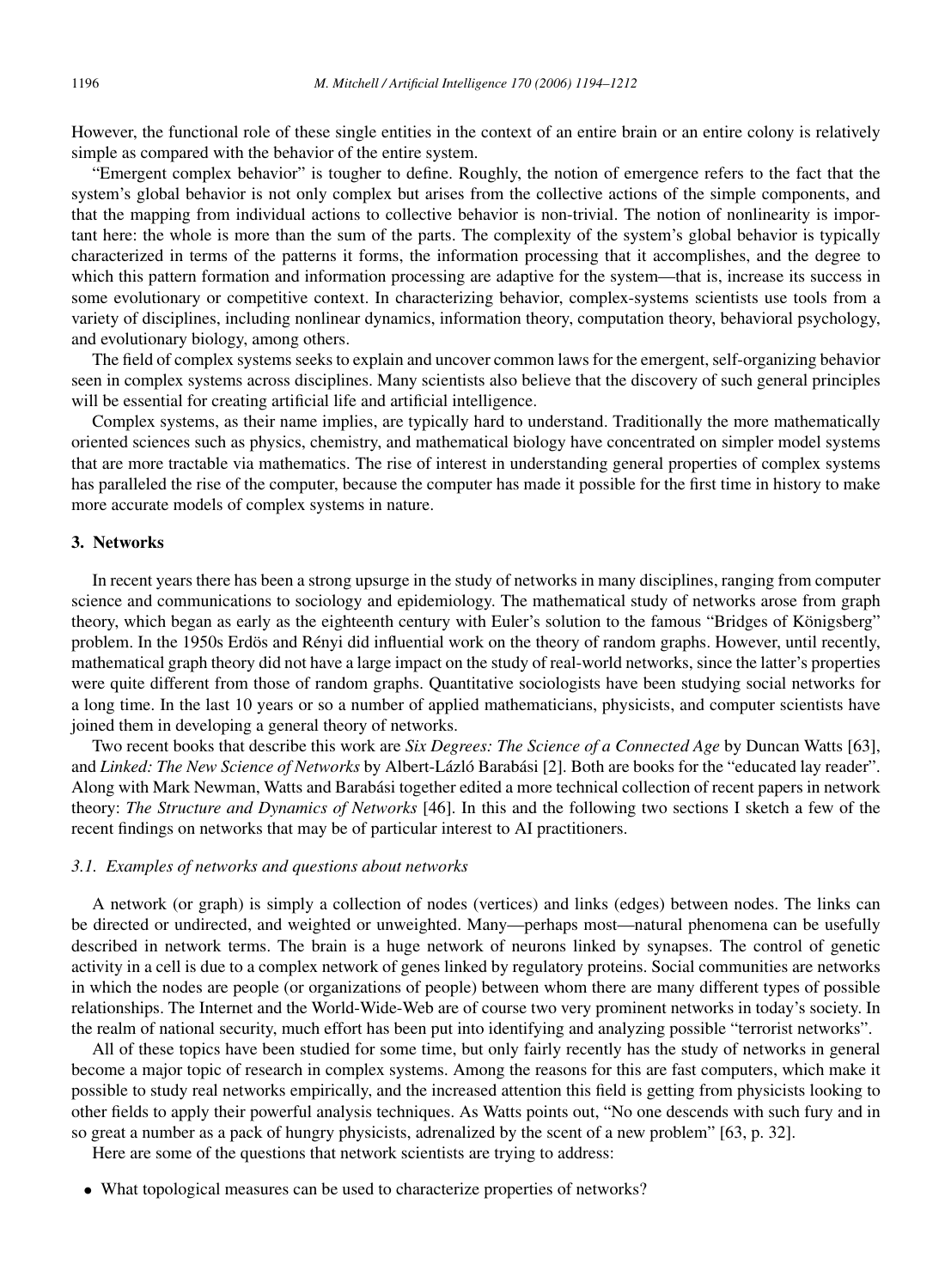- 
- What properties do different sets of real-world networks share, and why? How did these properties come about?
- How do we design efficient algorithms to determine these properties?
- How do these properties affect the dynamics of information (or disease, or other communications) spreading on such networks, and the resilience of such networks to noise, component failures, or targeted attacks?
- Given a network with certain properties, what are the best ways to search for particular nodes in this network?

Answering these questions could have a large impact not only on our understanding of many natural and social systems, but also on our ability to engineer and effectively use complex networks, ranging from better Web search and Internet routing to controlling the spread of diseases, the effectiveness of organized crime, and the ecological damage resulting from human actions.

# *3.2. Network models*

The books by Watts and Barabási describe three general models of networks: *random*, *small-world*, and *scale-free*. These models are each characterized by the way in which networks are created, and by several resulting statistics, such as degree distribution, average path length between pairs of nodes, and degree of clustering.

In the models described below, assume there are *n* nodes that form a given network. Also assume, for simplicity, that links are undirected and unweighted. Two nodes are said to be *neighbors* if there is a link between them.

The *degree* of a node is defined as its number of neighbors. The *degree distribution* of a network is the distribution over the frequencies of different degrees over all nodes in the network. For example, in Fig. 1, the node labeled  $n_1$  has degree 3, and the degree distribution of the network is plotted next to the network. The average degree over all eight nodes is 2.

#### *3.2.1. Random networks*

A *random network* is created by specifying that each pair of nodes is connected by a link with uniform probability *p*. Such networks were studied from a pure mathematics point of view by Erdös and Rényi [43]. In the limit of large *n*, many of the ensemble average properties of random networks can be expressed analytically, making them elegant mathematical objects. However, some key properties of Erdös–Rényi random networks turn out to be quite different from those seen in most real-world networks.

First, random networks do not exhibit the strong clustering of nodes (i.e., sub-networks of densely interconnected nodes) seen in the real world. Clustering occurs when, say, you are more likely to be a friend of your friends' friends than of a random person. The *clustering coefficient* of a network is the average probability that two neighbors of a given node are also neighbors of each other. The clustering coefficient of a random network is exactly *p*. However, empirical studies of real-world networks often show clustering coefficients that are orders of magnitude higher than the value on a random graph with the same number of nodes and links.

Second, it can be shown that the degree distributions of random networks are approximately Gaussian (actually, Poisson, in the limit of large *n*), which is very different from the power-law degree distributions often observed in



Fig. 1. (a) Example of a network. The node labeled  $n_1$  has degree 3 (i.e., three links to other nodes). (b) Degree distribution of the network.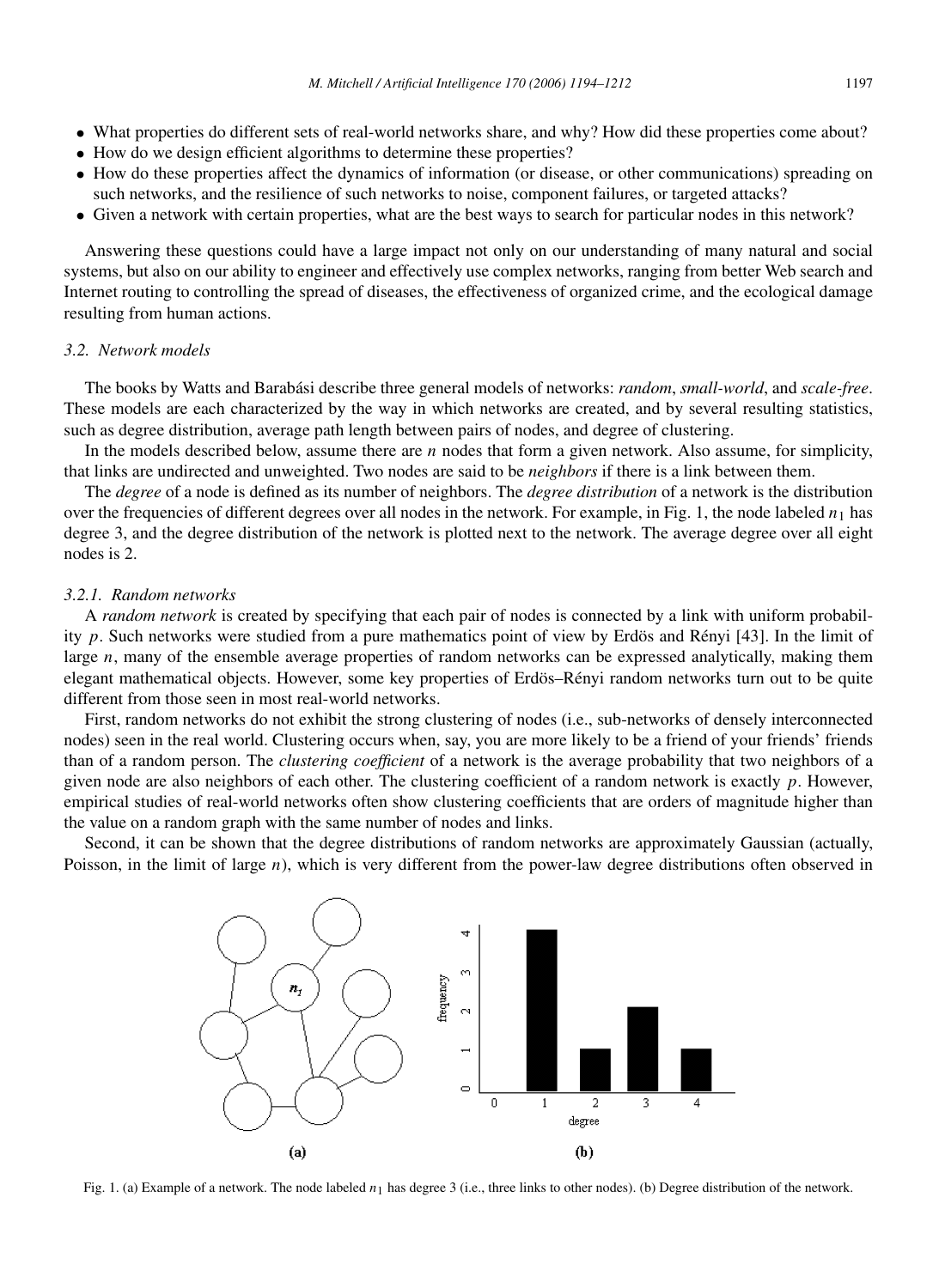

Fig. 2. Left: A hypothetical power law distribution  $P(k) = k^{-2.1}$ , plotted on a semi-log scale, where *k* is the degree of a node and  $P(k)$  is the probability of a given node having that degree. Right: A hypothetical Gaussian distribution.

real-world networks. A power-law degree distribution looks like  $P(k) \sim k^{-\gamma}$ , where  $P(k)$  is the probability that a node will have degree *k*, and *γ* is a real number greater than zero. Fig. 2 (left) shows a hypothetical power-law degree distribution with  $\gamma = 2.1$  (the approximate empirical degree distribution of the World Wide Web [2]). The power-law distribution is right skewed: it has a long right tail with no cutoff point (i.e., where *P (k)* reaches zero). For contrast, Fig. 2 (right) shows a Gaussian distribution with short tails and clear cutoffs.

#### *3.2.2. Small world networks*

In 1998, Watts and Strogatz introduced their *small-world* network model. To build a small-world network, start with a cellular-automaton-like "ring" lattice in which each node links to *k* of its nearest neighbors . For each link, with small probability *p* rewire one end of the link to a randomly chosen node in the network. For  $p = 0$  the result is a completely regular network; for  $p = 1$  the result is a completely random network. For low but nonzero p, the result is a network with many local connections and a few "long-distance" connections. Such networks have the so-called "small world property": even though relatively few long-distance connections are present, the shortest path length (number of link hops) between two nodes scales logarithmically or slower with network size *n* for fixed average degree. This means that even in small-world networks with many nodes, the shortest path length between two individual nodes is likely to be relatively small, hence the "small-world" designation. In contrast, in a regularly connected network, path lengths scale linearly with the size of the network. Watts and Strogatz discovered that the small-world property comes about even when  $p$ , the rewiring probability, is very small.

Small-world networks with low but non-zero *p* also exhibit a high clustering coefficient. In contrast, random networks have low average path lengths and low clustering coefficients.

However, the Watts and Strogatz model typically results in degree distributions that do not match most studied real-world networks.

### *3.2.3. Scale-free networks*

About the same time that Watts and Strogatz developed their small-world network model, Barabási and Albert developed an alternative network model, in which growth via "preferential attachment" produced so-called *scale-free* networks. A scale-free network is simply one with a power-law degree distribution, such as the distribution shown in Fig. 2 (left). Note that the Gaussian distribution shown in Fig. 2 (right) has "cutoff" values where the distribution goes to zero. This gives the distribution an intrinsic scale—e.g., if adult human heights were plotted versus their frequencies in the population, no human would be, say, under 1 foot or over 15 feet tall. In contrast, a scale-free distribution has no cutoff; instances of all scales are present, hence the term "scale-free".

In a network with a Gaussian degree distribution, the vast majority of nodes have approximately the same number of links. It is very rare to find large deviations from the average. In contrast, in a scale-free network, there are large variations in the number of links per node. There are a small number of nodes ("hubs") with many links coexisting with a much larger number of nodes with a smaller number of links.

Many—perhaps most—real-world networks that have been studied seem to be scale-free; that is, they have powerlaw rather than Gaussian degree distributions. This is familiar in our own lives: you probably know a few people who each have a huge group of friends (or collaborators, or fans) and many more people with much smaller such groups.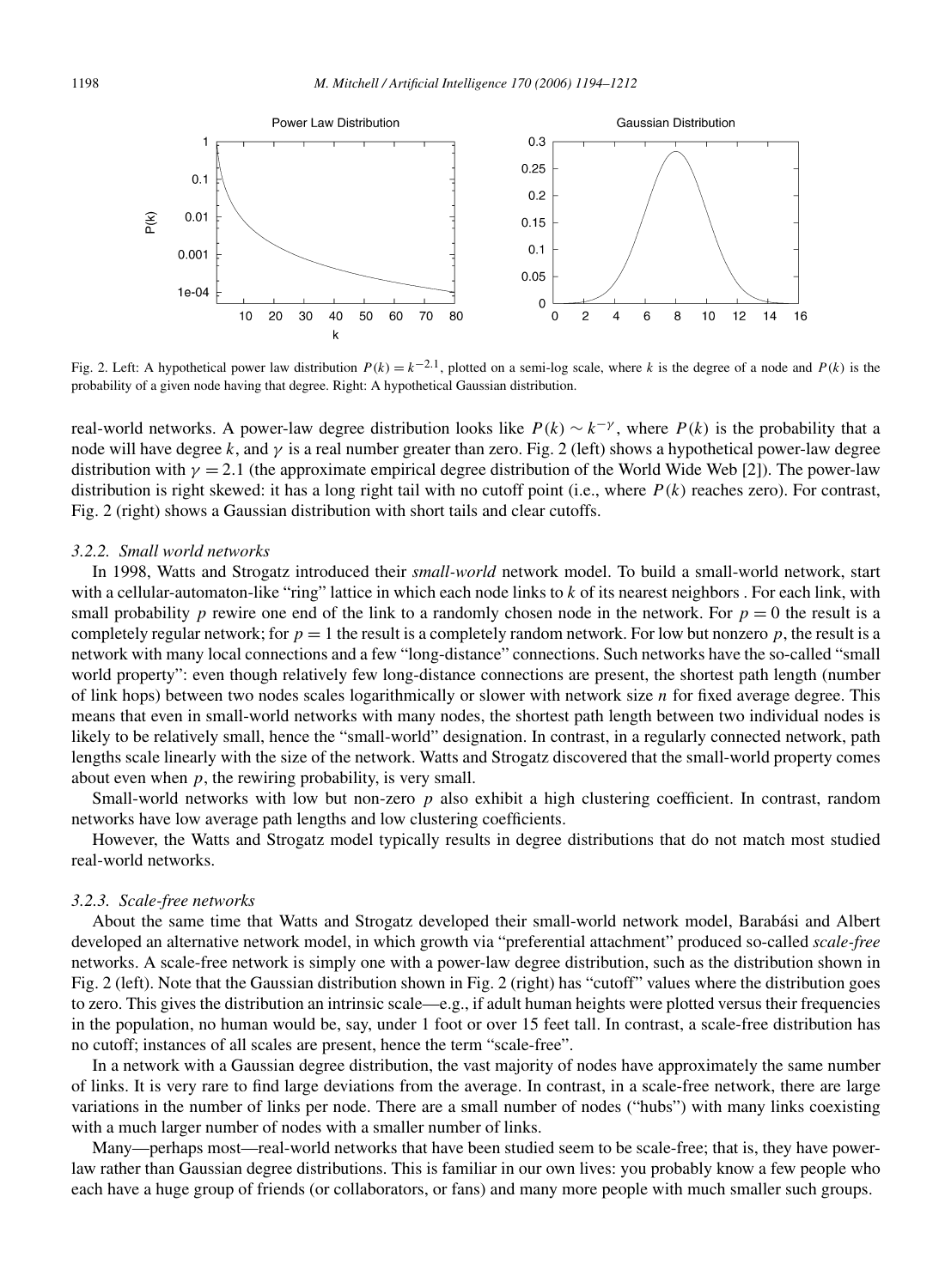| guarante comparison anong characterizations or unferent need one include and comprison on real distribution |                     |                        |                     |  |  |  |  |
|-------------------------------------------------------------------------------------------------------------|---------------------|------------------------|---------------------|--|--|--|--|
| Network model                                                                                               | Degree distribution | Clustering coefficient | Average path length |  |  |  |  |
| Regular                                                                                                     | constant            | high                   | high                |  |  |  |  |
| Random                                                                                                      | Poisson             | low                    | low                 |  |  |  |  |
| Watts-Strogatz small world (low, nonzero $p$ )                                                              | depends on $p$      | high                   | low                 |  |  |  |  |
| Barabási–Albert scale free                                                                                  | power law           | high                   | low                 |  |  |  |  |
| Empirical results on real-world networks                                                                    | power law           | high                   | low                 |  |  |  |  |

Qualitative comparison among characterizations of different network models and empirical results on real-world networks

Table 1

In 1999 Barabási and Albert proposed the mechanism of "growth by preferential attachment" as the explanation for the empirical fact of scale-free networks [3]. Unbeknownst to them at the time, they had rediscovered suggestions made earlier by Simon and Price [44]. The simple idea is that "the rich get richer". Networks grow in such a way that nodes with higher degree receive more new links than nodes with lower degree. Intuitively this makes sense. People with many friends tend to meet more new people and thus make more new friends than people with few friends. Web pages with many incoming links are easier to find than those with few incoming links, so more new web pages link to the high-degree ones.

The network growth model proposed by Barabási and Albert is as follows: The network starts out with a small number of initial nodes. At each time step, one new node is added, and is connected to *m* existing nodes, for some *m*. The probability of making one of those connections to node *i* is proportional to the degree of node *i*.

In various studies of real-world networks, including the World Wide Web, the Internet, electrical power networks, networks of airline city connections, scientific collaboration networks, metabolic networks in biological organisms, protein networks in yeast, and several others, Barabási, Albert, and others found that the empirical degree distribution was explained well by the power law  $P(k) \sim k^{-\gamma}$ , with  $\gamma$  somewhere between 2 and 3 (depending on the particular network).

Barabási and Albert (echoing the earlier work by Price and others) conclude that their simple "growth with preferential attachment" mechanism is what drives the evolution of real-world networks. Watts points out that in the real world, "small differences in ability or even purely random fluctuations can get locked in and lead to very large inequalities over time" [63, p. 79].

It can also be shown that scale-free networks have the small-world property. Thus, some (but not all) small-world networks are also scale-free.

Table 1 gives a qualitative summary of the various characterizations of networks described above with respect to the different network models.

Implicit in the discussion above are several simplifying assumptions that have been made in most studies of networks. The models discussed so far do not include new links appearing between existing nodes, or existing links disappearing. Likewise, no variation in "weights" on links or type of link is used—there no representation of different strengths or dimensions of relatedness. There is no cost associated with creating links. Moreover, it is unrealistic to assume that the probability of creating a link to a node is exactly proportional to its degree; in the real world, all nodes are not identical, but vary in intrinsic properties such as "quality" (e.g., perhaps some Web pages are linked to because they are high quality, not just because they already have many links). However, if the proportional probability assumption is modified, the degree distribution might no longer be a power law. There is much on-going research to investigate relaxing these and other assumptions. But the surprising fact remains that, in spite of all the assumptions, these simple models seem to capture some essential aspects of real-world networks.

#### **4. Applications of network characterizations**

Both the Watts and the Barabási books emphasize the importance of "network thinking" in dealing with complex systems in the real world. The purpose of characterizing networks according to degree distribution, clustering coefficient, average path length, and the like is both to better understand networks from a scientific point of view and to develop better technologies for designing and managing networks in desired ways. Some examples are: developing better methods to design and deliver vaccines and other drugs; being able to better manage developing epidemics; designing improved algorithms for Web search, search in peer-to-peer networks, Internet communication, and computer security; mitigating the effects of power failures; and facilitating discovery of highly connected sub-networks of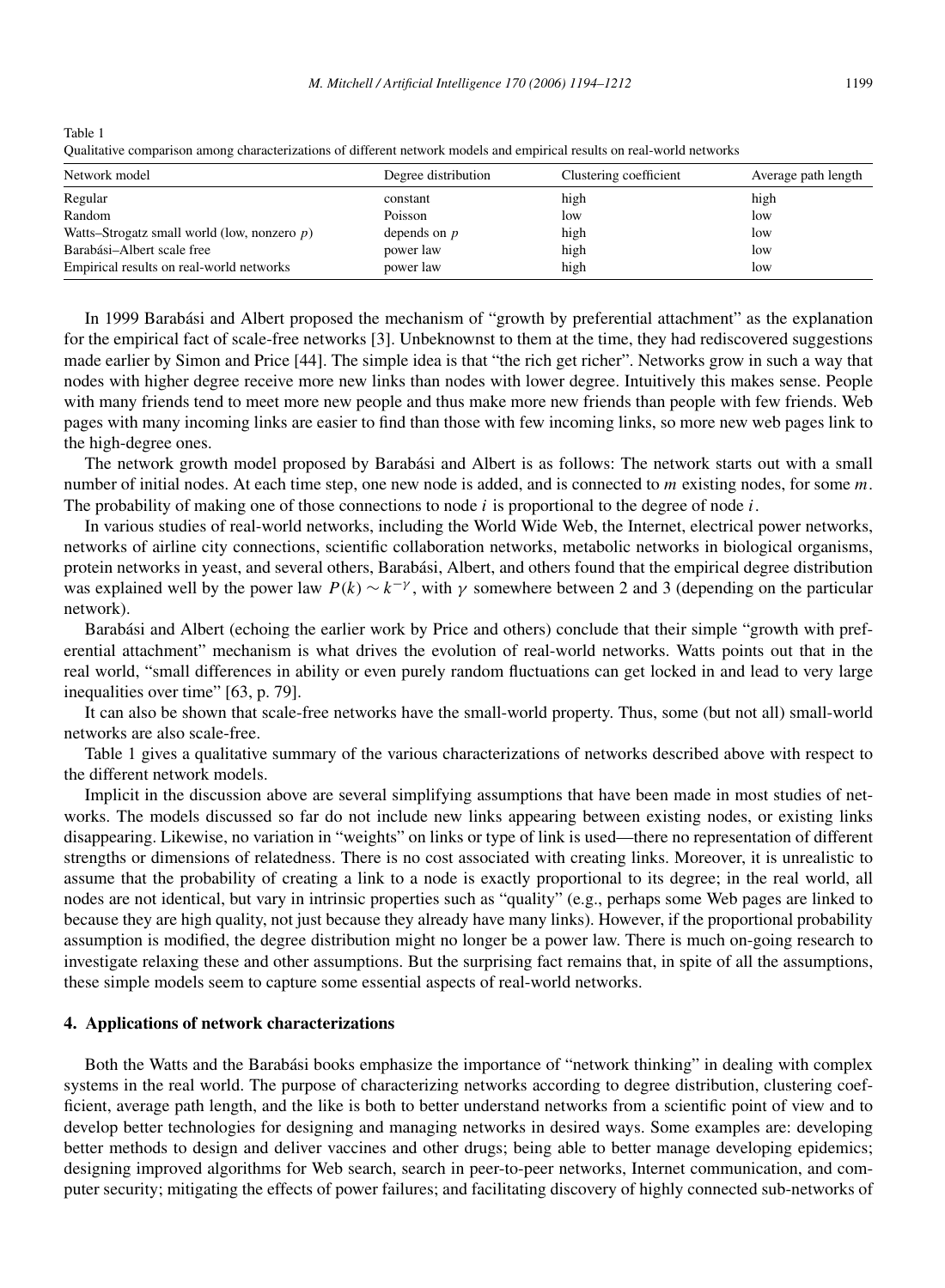individuals, whether they be customers who share tastes in books or possible criminal organizations which should be more closely monitored.

Cohen, Havlin, and ben-Avraham [8] propose an intriguing public health strategy that employs "network thinking" for vaccination strategies in the face of limited resources: Instead of vaccinating people randomly, ask a large number of people to each name a friend, and vaccinate that friend. The idea is that in a social network with power-law degree distribution and high clustering coefficient, collecting names of friends of individuals will be more likely to produce hubs of the network (people with many friends) than choosing random individuals to vaccinate. And vaccinating a hub is more likely to slow the spread of a disease than is vaccinating a randomly chosen person.

Similarly, drug designers might focus on the hubs of genetic regulation networks in a virus as potential targets of new drugs. Web search engines might rank pages by focusing on both "authorities" (pages pointed to by many other pages) and "hubs" (pages connecting to many pages) [30].

More generally, characterizations of networks are needed to predict the conditions under which they will exhibit resilience to the loss or failure of nodes or links and to determine their vulnerabilities. It is know, for example, that in the face of random failures of nodes or links, scale-free networks are far more robust than random networks in the sense that they retain the basic structural and communications characteristics summarized in Table 1. This is why the Internet exhibits robustness even though individual routers fail all the time. However, scale-free networks are not resilient to failures of their hubs, and are thus quite vulnerable to accidental failures or targeted attacks. Bad weather or other problems at a hub airport, for example, can cause long delays in flights all over the country. While hubs are a reason for short path lengths in scale-free networks, this comes at the price of vulnerability. There is clearly a trade-off between efficiency and robustness.

#### *4.1. Searching in networks*

A major potential application of network thinking is improved algorithms for searching networks for nodes with certain characteristics. This is in general a difficult problem. In a large network, just because there exists a short path from one node to another does not mean that it is easy to find.

A classic series of sociology experiments performed in 1957 by Stanley Milgram [37] illustrates both the smallworld property of social networks as well as the difficulty of finding short paths between people. Milgram's initial experiment involved volunteers living in Kansas and Nebraska. Each was given a letter, and the goal was for the letters to reach a particular target person in Boston who was not known by any of the Midwestern volunteers. Each volunteer was told only the name and profession of the target, and was instructed to send the letter to someone whom they knew on a first name basis and whom they thought would be more likely than themselves to know the target person. Each recipient in the chain was given the same instructions. Each letter had a record of the path of people through which it passed. In several different experiments with varying protocols, Milgram found that between about 5 and 40 percent of the letters did get through to the targets. He found that the average path length (number of people passing on a letter) of these successful letters was six. This is the origin of the familiar notion of "six degrees of separation". Milgram's analysis also demonstrated the existence of hubs in the network: the successful letters all passed through a small number of particularly well-connected people.

Watts, in his book, describes this experiment in depth and points out several aspects of the original experiment that call Milgram's reported results into question. He also points out that while the average successful path-lengths were short, only a relatively small number of the letters were successful, which demonstrates the difficulty people have in searching for short paths with only local knowledge of the network.

More recently, the computer scientist Jon Kleinberg proved that in networks following the Watts–Strogatz model, in which the random rewirings are chosen with uniform probability over all nodes, there is no efficient decentralized search algorithm that will find short paths [31]. This shows, among other things, that Milgram's social networks are different in some way from those of the Watts–Strogatz model, since at least some short paths were discovered. Kleinberg proposed a variant of the Watts–Strogatz model that allows for efficient decentralized search. The model starts with set of nodes where the spatial distance between two nodes can be defined in *d* dimensions. The network is constructed by repeatedly adding links between two nodes with probability that decays with the *d*th power of their distance. This model yields a network in which each node is likely to have the same number of links at all distance scales. In Watts' words: "[Y]ou should expect to have as many friends who live in your neighborhood as live in the rest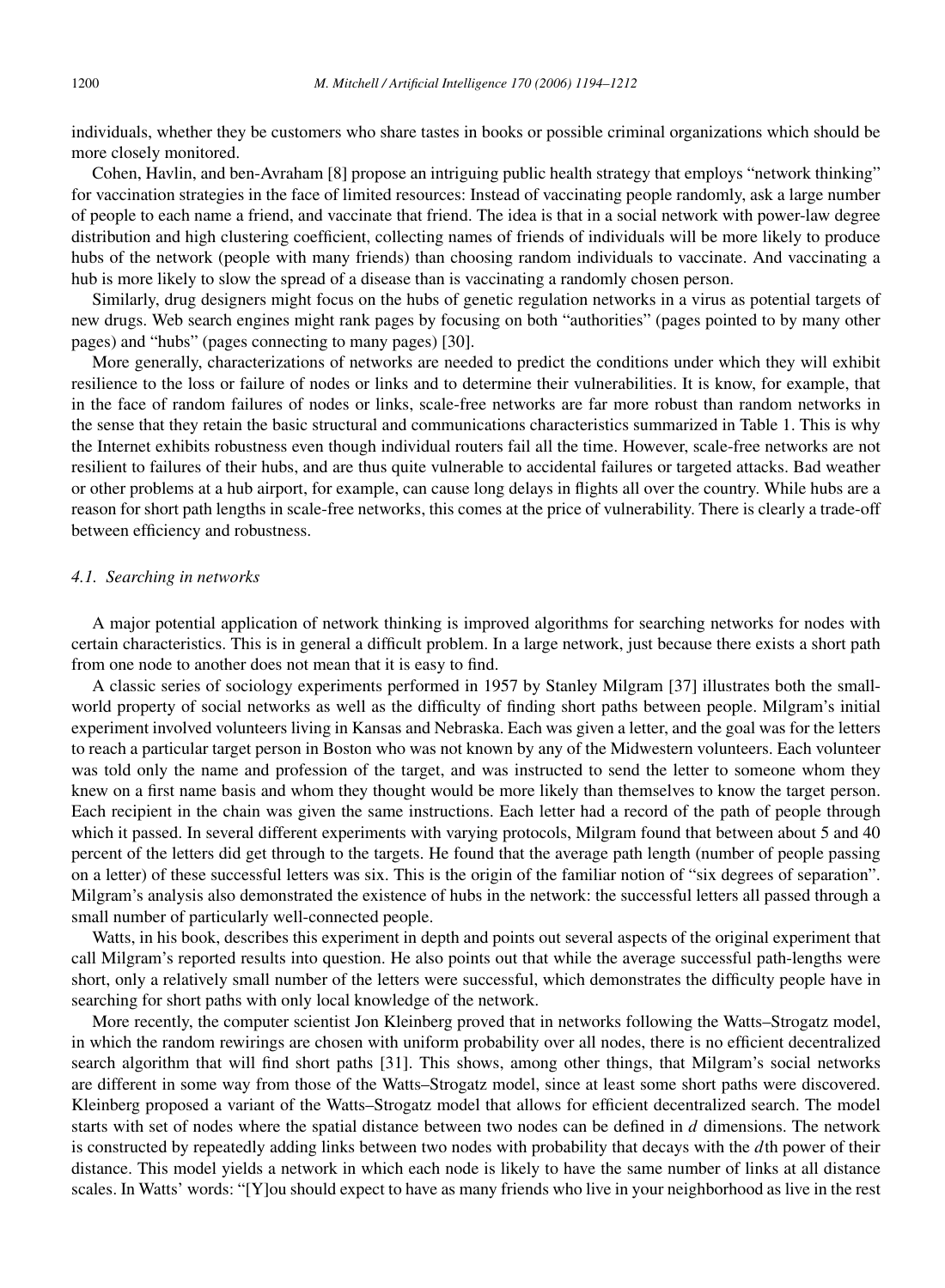of the city, the same number of friends who live in the rest of the state, and the same number again in the remainder of the country, and so on, right up to the scale of the whole world".

Kleinberg showed that this condition of equal connectivity at all distance scales both ensures short average path lengths and allows an individual node *i* to efficiently find a short path to another node *j* . Node *i* simply forwards a message to the node linked to it whom it judges closest to the target. As Watts points out, "In order for social connections to be useful—in the sense of finding anything deliberately—they have to encode information about the underlying social structure... But what Kleinberg's model does not explain is how the world could actually be this way".

Of course, in the real world, the "distance" between two individuals can have many dimensions: physical space, shared interests, age, social class, gender, and so on. Watts gives evidence that making these different dimensions explicit makes peer-to-peer network search much easier, even when Kleinberg's condition of equal connectivity over distance scales is not met.

#### *4.2. Finding community structure in networks*

Another important application of network analysis is the problem of finding clusters, or community structures, in a given network. This is the problem of finding sub-networks ("communities") that contain dense interconnections, meaning that nodes in a given community are much more likely to be related to nodes in that same community than to nodes in other parts of the network. Finding such communities is related to the problem of graph partitioning in computer science, and to the problem of hierarchical clustering in sociology.

Influential approaches to this problem have been developed by Newman and Girvan [47], Newman [45], and Guimerà and Amaral [18]. In particular, Guimerà and Amaral's work is of interest because their algorithms discovered previously unknown community structure in metabolic networks. In such a network, the nodes represent metabolites (small molecules that are the substrates and products of metabolic processes in organisms). Two nodes *i* and *j* are connected by a link if there is a chemical reaction in which *i* is a substrate and *j* a product, or vice versa.

Guimerà and Amaral used an existing database of metabolic networks to search for community structure in the networks of 12 different organisms. They used simulated annealing to search for a community structure that maximizes network modularity, as defined by Newman and Girvan. In the structures that were found, Guimerà and Amaral identified several types of "roles" played by nodes, including

- hubs of modules (nodes with many connections within their community or "module");
- ultra-peripheral nodes (all links are within the node's module);
- peripheral nodes (most links are within the node's module);
- non-hub connectors (nodes with many links to other modules);
- non-hub kinless nodes (links homogeneously distributed among all modules).

They also found three sub-roles for hubs: provincial (the vast majority of the node's links are within the node's module), connector (the node is both a hub in its module and has many links to most other modules), and kinless (the node's links are homogeneously distributed among all modules).

Guimerà and Amaral's hypothesis was that nodes playing these roles in different organism had similar metabolic functions in their respective organism, and that the *structurally* relevant nodes (i.e., metabolites) should be conserved across species.

To investigate this, the authors assessed the degree to which different roles were conserved across different classes of organisms in the data. They found that ultra-peripheral nodes are the least conserved and that connector hubs are the most conserved, which is not surprising. However, they also found a counter-intuitive result: non-hub connectors are more conserved than provincial hubs, even though the degree of a hub was much higher than that of a non-hub connector.

The authors' interpretation is that connector nodes are responsible for communication between otherwise poorly connected modules. The modules themselves play functional roles, with functions that can be implemented by a variety of metabolites, so a particular set of metabolites implementing a function need not be conserved across species. However, connectors play a structural role, so must be preserved. In their words, "the global role of nodes in the network might be a better indicator of their importance than degree".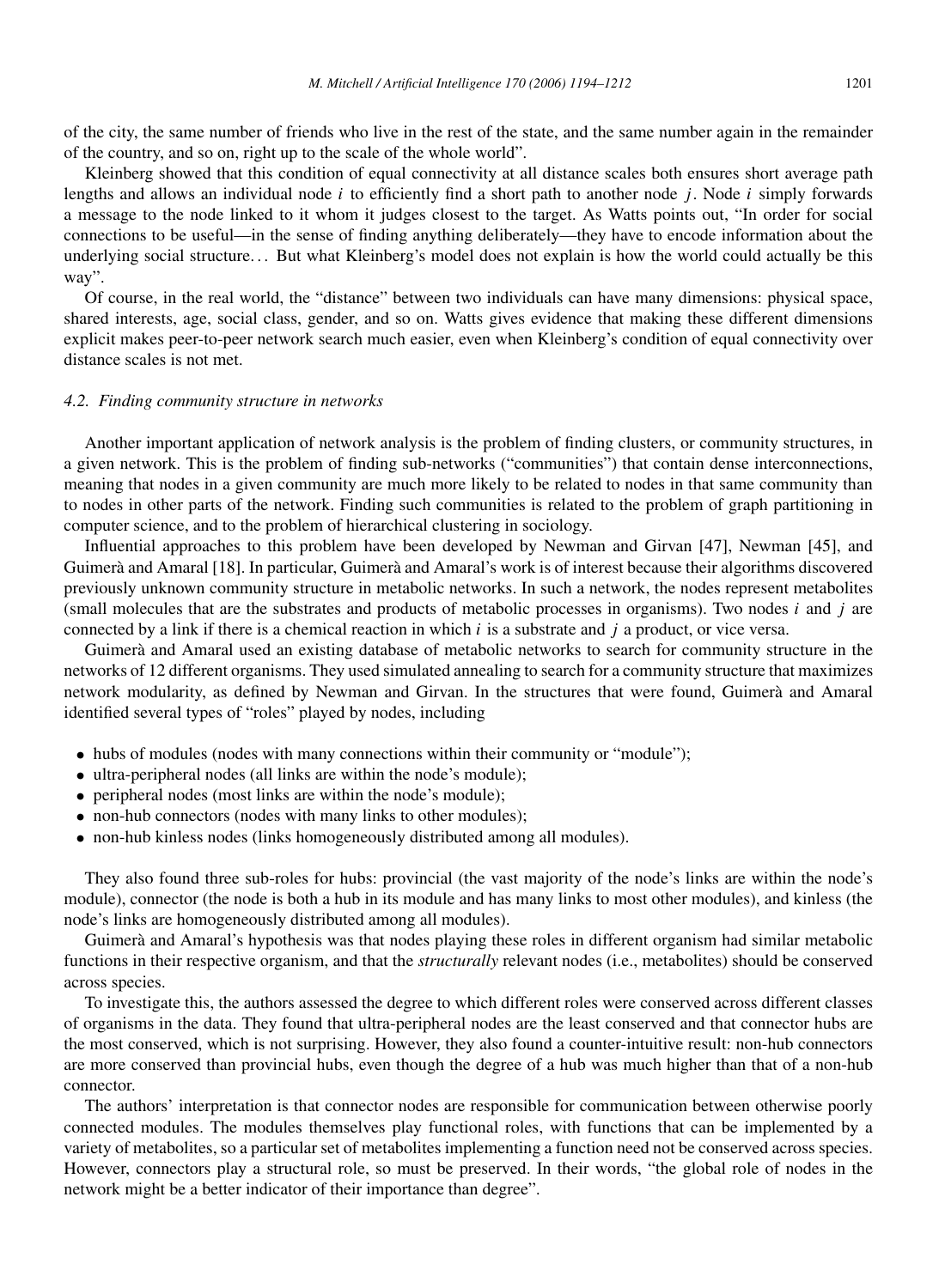#### **5. Computation in cellular automata**

Up to this point, I have discussed only static structural properties of networks—e.g., degree distribution, hubs, clustering—and their implications for our ability to search and analyze those networks. No mention has yet been made of how these networks actually do something in and of themselves.

The books by Watts and Barabási focus largely on structural properties of networks, rather than on the dynamics of processes on networks, which is much less well understood. Watts emphasizes this point: "Next to the mysteries of dynamics on a network—whether it be epidemics of disease, cascading failures in power systems, or the outbreak of revolutions—the problems of networks that we have encountered up to now are just pebbles on the seashore".

I would extend this notion of dynamics to include information processing performed by networks. The main challenge is understanding the dynamics of the propagation of information (or diseases, computer viruses, fads, innovations, etc.) in networks, and how these networks process such information.

To understand and model information propagation, one has to take into account not only network structure, but also the details of how *individual* nodes and links propagate, receive, and process information, and of how the nodes, links, and overall network structure change over time in response to those activities. This is a much more complex problem than characterizing static network structure.

Complex networks with mainly local connections and no central control, such as the brain, the immune system, genetic regulatory networks, and so on have often been described in information processing terms, but little is known about how such networks can, and do, effect highly nontrivial and adaptive computations. Insight into how such computations work would not only be a tremendous increase in our understanding of these systems, but would also help us to design artificial complex adaptive systems with such collective computational properties. For example, a major challenge for computer science is to design adaptive information processing in distributed, decentralized sensor networks. Likewise, regular networks such as "cellular arrays" have been proposed as architectures for nanoscale or molecular computation because of their low-cost local connectivity and the potential of manufacturing such arrays using DNA self-assembly techniques [67].

Cellular automata (CAs) are the simplest form of regular networks. CAs have played a considerable role as simple models for the study of complex systems, and have recently been brought into the limelight by Steven Wolfram [66].

A CA, in its simplest incarnation, is a one-dimensional lattice of sites or *cells*, each of which is colored either black or white. The color is called the *state* of the cell, and can change over time in discrete steps. At each time step every cell updates its state—it either maintains its color from the previous step or takes on the other color—as a function of its previous state and that of its two nearest neighbors. One can either consider the line of cells to extend without limit in both directions so there is no ambiguity at the boundaries, or one can define boundary conditions—for example, having the line wrap around in a circle.

The list of mappings of each three-cell neighborhood to the update state for the center cell is called the CA *rule* or *rule table*. A CA iterates in discrete time steps. At each time step, it synchronously updates the states of all cells according to its rule. Fig. 3 illustrates such a rule and a circular 11-cell lattice in which that rule is applied over one time step. The rule *φ* is given as a table that maps each possible three-cell neighborhood (top row) to an update state for the center cell (bottom row), with white coded as "0" and black coded as "1".

There are 256 possible rules for a CA with two states and three-cell neighborhoods. Wolfram numbered these according to the binary integer given by stringing together the update states, with the state in the 111-neighborhood being the most significant bit [65]. The rule in Fig. 3 is number 110 (01101110 in binary). The 11-cell lattice starts with a random initial configuration of states at  $t = 0$ , each of which is updated synchronously at  $t = 1$  according to the given rule. Fig. 4 gives the spatio-temporal behavior of this CA when run on a lattice of 200 cells for 200 time steps, also starting with a random initial configuration.

Such one-dimensional, two-state, two-neighbor CAs are called *elementary*; more complicated versions can have additional states per cell, larger neighborhoods to determine update states, additional dimensions, and asynchronous state updates. For example, the well-known "game of Life", invented by John Conway [5], is a two-dimensional CA in which each cell has two possible states (black and white), and each cell updates its state as a function of its current state and those of the eight surrounding cells.

Cellular automata were originally invented and studied by the mathematicians Stanislaw Ulam and John von Neumann. Von Neumann adopted CAs as a substrate for constructing a self-reproducing automaton [61].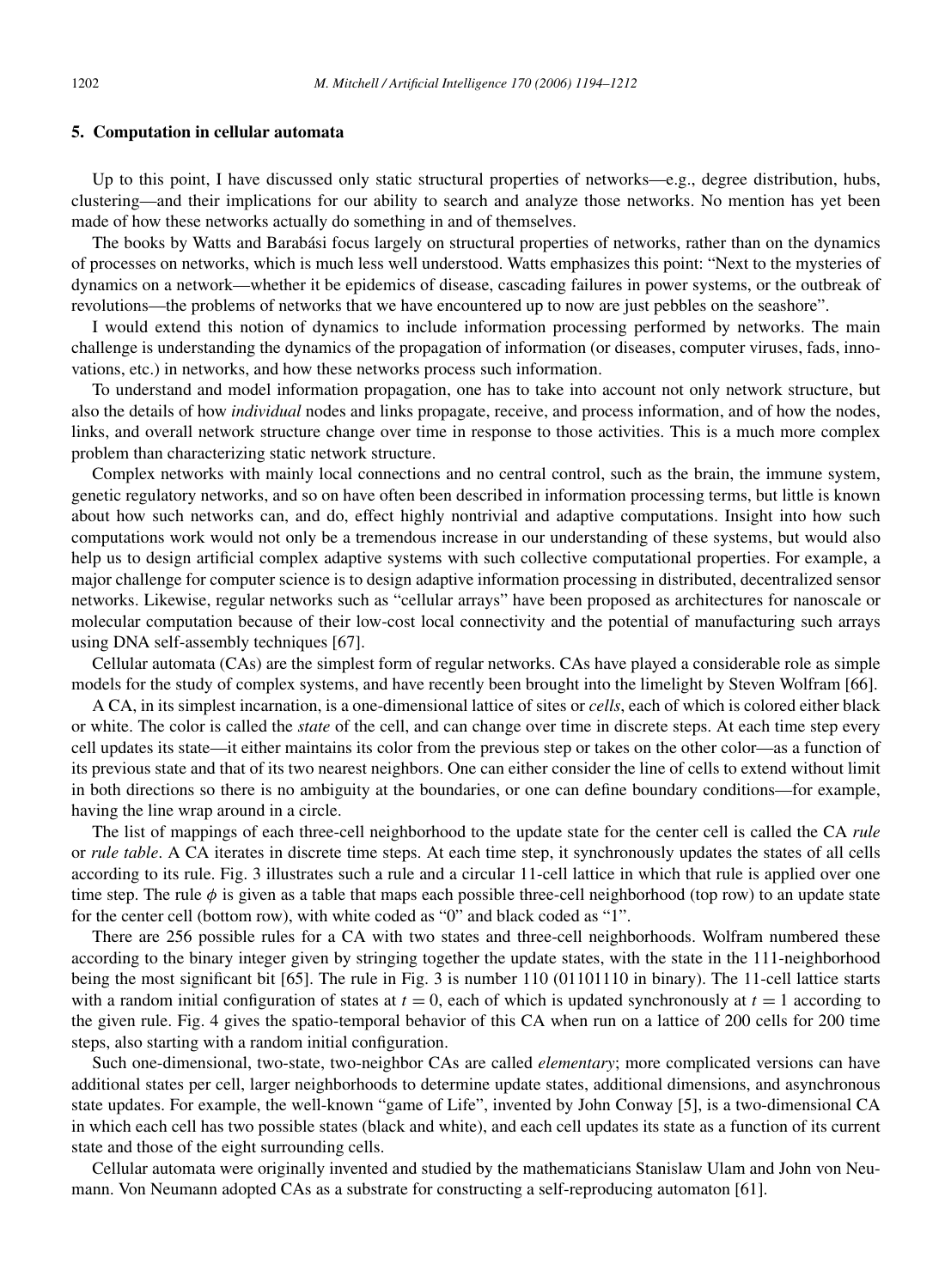### Rule table  $\phi$ :

| neighbothood: 000 001 010 011 100 101 110 111 |  |  |                 |  |  |
|-----------------------------------------------|--|--|-----------------|--|--|
| output bit:                                   |  |  | 0 1 1 1 0 1 1 0 |  |  |

Lattice:



Fig. 3. Illustration of a one-dimensional, binary-state CA, with periodic boundary conditions shown iterating for one time step. At each time step, each cell updates its state as a function of its own state and those of its two nearest neighbors, according to the CA rule. Wolfram [65] proposed a numbering scheme for such *elementary* CAs in which the output bits are ordered lexicographically, as in the figure, and are read right-to-left (neighborhood 111 first) to form a binary integer between 0 and 255. In that scheme, the elementary CA pictured here is number 110.



Fig. 4. A space-time diagram illustrating the typical behavior of Elementary CA 110 from a random initial configuration. The one-dimensional lattice of cells is displayed horizontally and time increases down the page. (This and other space-time diagrams in this paper were plotted using the lattice automaton simulation and graphing package la1d, written by James P. Crutchfield.)

Cellular automata have been labeled as "non-von-Neumann-style" architectures, to contrast their decentralized, spatially extended, homogeneous parallelism with the familiar "von-Neuman-style" architecture with its modular separation of an arithmetic logic unit, control unit, and random access memory, and its serial execution of instructions. This is an amusing irony, given that von Neumann played a major role in the invention of both types of computing architecture.

Because of their simplicity, cellular automata have been used by several research groups as vehicles to study collective computation in networks. When viewing a cellular automaton as a computer, one can view the CA rule as an encoding of a program and the initial configuration as an encoding of an input. The computation is the step-by-step evolution of the states over time, with the output being some final pattern of states. An alternative view takes the initial configuration to encode both the program and the input, and the CA rule is the "hardware" that runs the program on the input to produce the output (again, some final pattern of states).

Because CAs are spatially extended, decentralized nonlinear systems, they can produce complicated, hard-topredict behavior in spite of the simple transition rules by which they are defined. While there have been several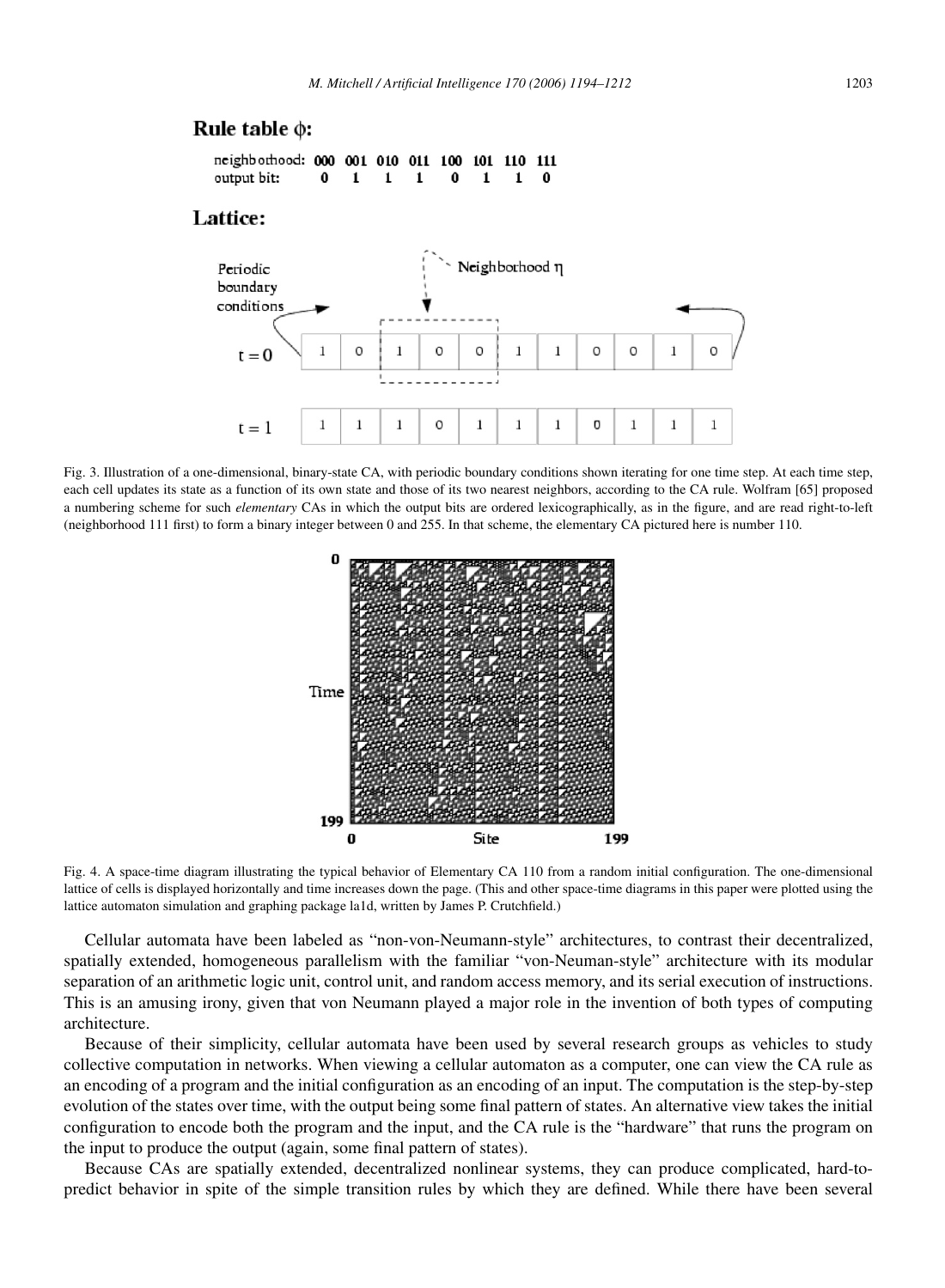demonstrations that some CAs can simulate universal Turing Machines [5,32,61,66], in practice it is challenging to design a CA rule and initial configuration that will result in a desired computation.

A number of groups have used evolutionary computing methods to automatically design CAs to compute. For example, Crutchfield, Mitchell, and Das [11] used a genetic algorithm to design rules for one-dimensional, binary state CAs to perform two tasks requiring collective computation: density classification and synchronization. In the density classification task, a CA, starting from any initial configuration of 1s (black) and 0s (white), must iterate (within a given number of time steps) to a fixed-point configuration of all 1s if there is a majority of 1s initially, and all 0s otherwise. In the synchronization task, a CA, again starting from any initial configuration, must iterate to a configuration that oscillates between all 0s and all 1s. Both tasks would be easy for systems with central controllers, but it is not trivial to design CA rules to perform these tasks.

The genetic algorithm was able, on some runs, to evolve high-performance rules to perform these two tasks. (Even better success has been obtained via co-evolutionary algorithms [27,41].) However, the mechanisms by which the evolved rules performed the computations was not immediately obvious. It is, in general, not possible to predict from the rule table alone what a CA's temporal behavior will be or how, exactly, it is able to perform a given computation. One can gain some insight by examining plots of the space-time behavior of the CA for different initial configurations. An example from a rule evolved for the density-classification task is given in the left-hand diagram of Fig. 5. Here, the one-dimensional lattice starts with a randomly generated initial configuration with a majority of cells in state 1. It can be seen that the CA correctly iterates to a fixed-point of all 1s (the behavior of this CA is likewise correct for most initial configurations, no matter which state is in the majority initially). The transient behavior before the fixed point is the period when the computation is being performed, but how exactly is it accomplished? It is not obvious from the space-time patterns.

Crutchfield and Hanson [9] proposed a framework for understanding computation in such spatially extended, decentralized systems, and Crutchfield, Mitchell, and Das [10,12] applied this framework to the evolved CAs.

In the left-hand diagram of Fig. 5 it can be seen that over short times, local high-density regions are mapped to all 1s, local low-density regions are mapped to all 0s, with a vertical boundary in between them. This is what happens when a region of 1s on the left meets a region of 0s on the right. However, when a region of 0s on the left meets a region of 1s on the right, rather than a vertical boundary being formed, a checkerboard region (alternating 1s and 0s, appearing "gray" in the figure) is propagated. When the propagating checkerboard region collides with the blackwhite boundary, the inner region is cut off and the outer region is allowed to propagate. In this way, the CA uses local interactions and geometry to determine the relative sizes of adjacent low- and high-density regions that are larger than the neighborhood size. For example, in the left-hand diagram, the large inner white region is smaller than the large outer black region; thus the propagating checkerboard pattern reaches the black-white boundary on the white side before it reaches it on the black side; the former is cut off, and the latter is allowed to propagate.



Fig. 5. Left-hand side: Space-time diagram displaying behavior of a CA evolved by the genetic algorithm for the density classification task, with state 1 colored black and state 0 colored white. The initial configuration has a majority of 1s. The grey-looking region consists of alternating 1s and 0s. Right-hand side: "Particles", which are the boundaries between regular regions.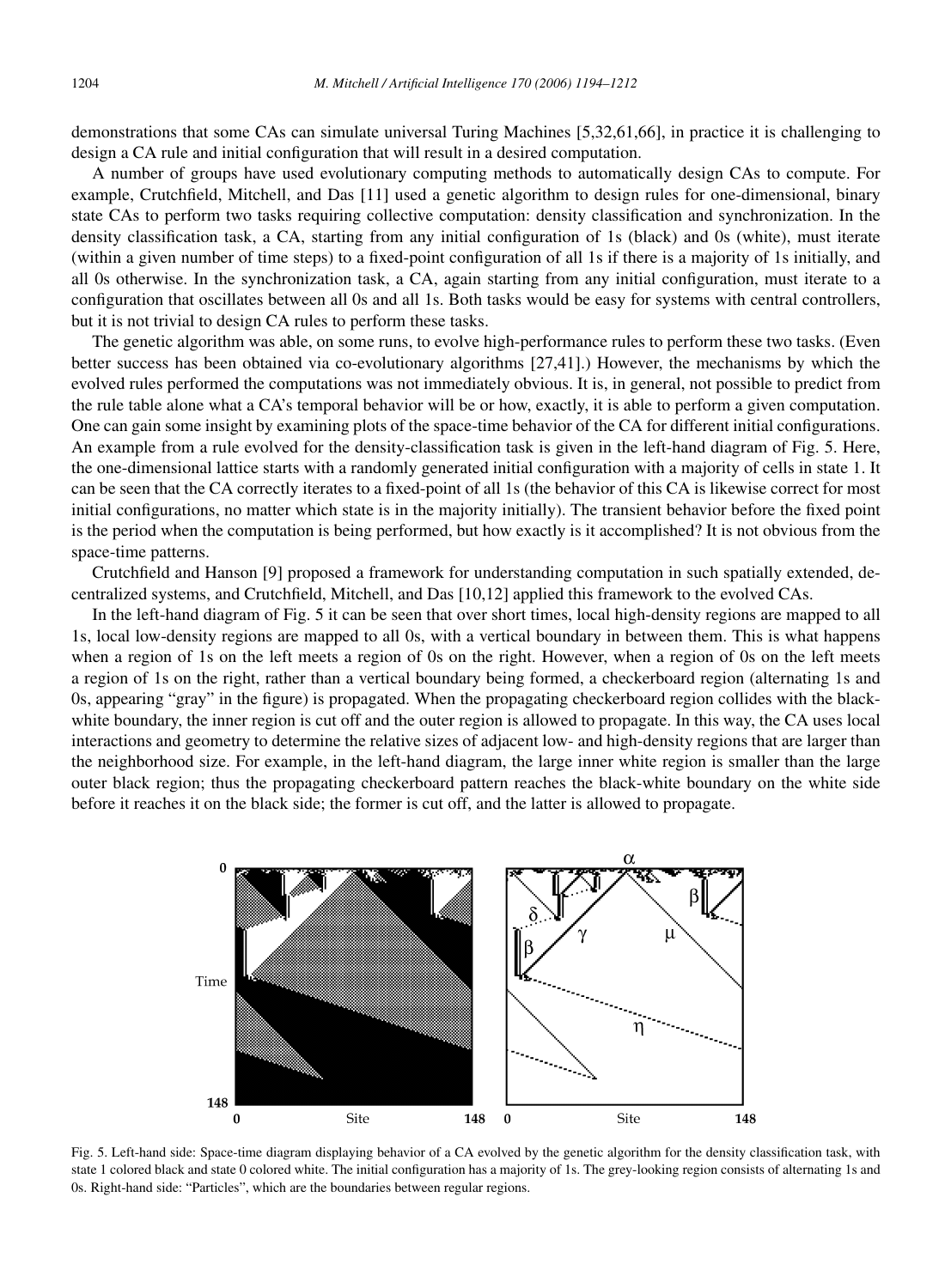The black-white boundary and the checkerboard region can be thought of as "signals" indicating "ambiguous" regions. The creation and interactions of these signals can be interpreted as the locus of the computation being performed by the CA—they form its emergent "algorithm". Crutchfield, Mitchell, and Das formalized these signals as propagating *particles* (Fig. 5, right-hand diagram) which follow specific laws of kinetics and interaction in a given CA. They were able to explain the computation in terms of these particles. Moreover, using this "particle" framework, Hordijk, Crutchfield, and Mitchell [25] were able to predict the computational behavior of a given evolved CA, and explain its errors on the density-classification task.

This work has been extended, in part, to two dimensional CAs [26]. Computation in evolved two-dimensional CAs is harder to analyze, since the spatio-temporal patterns formed are much more complex.

Interestingly, a group studying plant physiology and behavior have found that the dynamics of stomata networks (networks of apertures that can open and close) on leaves has characteristics similar to the dynamics of particles in evolved CAs described above [51]. The group proposes that stomata networks are doing a similar form of collective computation that controls the opening and closing of individual stomata so as to optimize the balance between carbon dioxide uptake and water loss for the plant as a whole.

It is still an open question whether evolutionary methods can be used to efficiently design CAs and other network architectures to perform more complicated computational tasks. Likewise, the effects of varying the network's topology on computational ability or evolvability are largely unknown.

Some initial work along these lines has been done, independently, by Watts [62], Tomassini, Giacobini, and Darabos [33], and Teuscher [58], demonstrating that small-world topologies are more efficient and robust than CAs for performing the density-classification and synchronization tasks.

Along the same lines, Oikonomou and Cluzel [48] demonstrated that scale-free networks are more "evolvable" than random networks for a task requiring the network to display a desired temporal behavior. Several groups have also explored the computational abilities of random Boolean networks (e.g., [29,36,59]).

There is, not surprisingly, a trade-off between computational efficiency and cost of long-range connections. As far as I know, this trade-off has not been precisely quantified in general terms, and no analysis has yet been done of the spatio-temporal mechanisms underlying these various non-CA network computations. I believe this is a very important area of research, and is at this time wide open for advancement.

#### **6. Adaptive information processing in natural complex systems**<sup>1</sup>

What principles govern information processing in complex networks in nature? In 1999 a group of theoretical immunologists met at the Santa Fe Institute to participate in a workshop, organized by Lee Segel and Irun Cohen, whose aim was to explore interdisciplinary approaches to this question. They also invited some people from computer science, biochemistry, and entomology to explore general principles underlying "distributed autonomous systems", both natural and artificial. The proceedings of this workshop was published in book form under the title "Design Principles for the Immune system and Other Distributed Autonomous Systems" [57]. In this section I describe three instructive examples inspired by this book; in the following section I present four proposed general principles of information processing in decentralized systems, which I believe apply in cognition as well.

# *6.1. Adaptive information processing in the immune system via affinity maturation and diffuse feedback*

Immunology is one field that has taken quite seriously the challenge of understanding the dynamics of information on networks. The immune system is a huge network consisting of many kinds of cells and molecules and their interactions, with very complex dynamics giving rise to continual adaptation and learning, memory, pattern recognition, and collective global control. How does it all manage to work?

An instructive example is the process called "affinity maturation", in which the immune system adaptively increases its specificity for detecting foreign pathogens such as viruses or bacteria.

Pathogens are detected by the immune system via the collective actions of trillions of lymphocytes (white blood cells) that continually circulate in the blood and tissues. A lymphocyte's surface is covered with identical receptors that

<sup>&</sup>lt;sup>1</sup> Parts of this section were adapted from [40].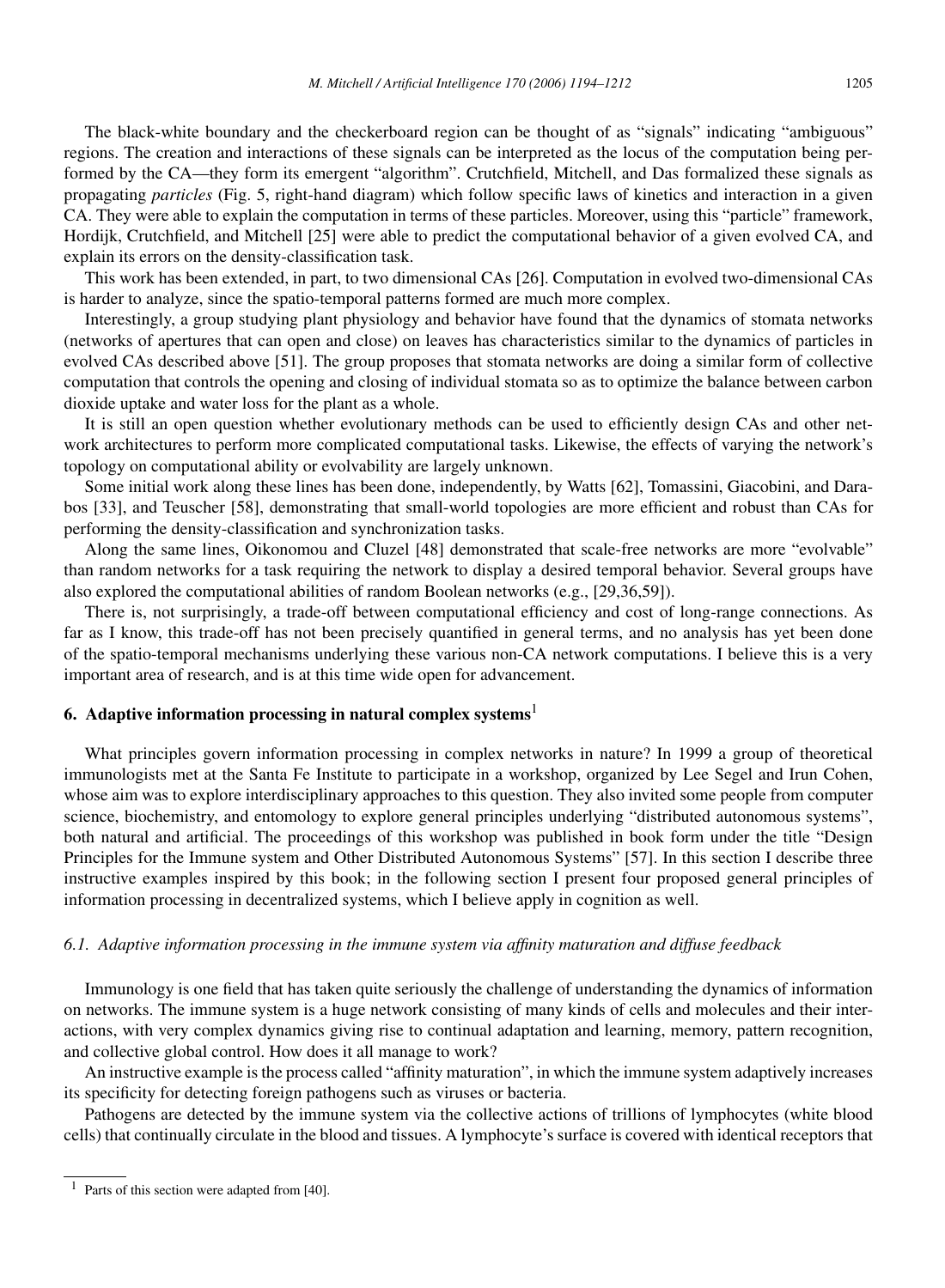bind to a particular range of molecular shapes. Within this range, there are particular shapes to which these receptors bind most strongly and others to which they bind more weakly.

In order to "cover" the huge space of possible pathogen shapes in a reasonable way, the population of lymphocytes in the body at a given time is enormously diverse: each individual lymphocyte recognizes a range of shapes that differs from the range recognized by other lymphocytes in the population. When a lymphocyte is born, a novel set of identical receptors is created via a complicated randomization process in the lymphocyte's DNA. Because of continual turnover of the lymphocyte population (about  $10<sup>7</sup>$  new lymphocytes per day) and thus continual introduction of new receptors, the space of possible pathogen shapes is well covered in a dynamic way.

This means that any foreign pathogen is almost certain to encounter a lymphocyte whose receptors will match its shape to at least some degree. When this happens, a bond is formed. The better the match ("affinity"), the stronger the bond. If the number of strongly bound receptors on a lymphocyte exceeds a threshold, and the lymphocyte gets "goahead" signals from other lymphocytes with similarly bound receptors, the lymphocyte is activated. Once activated, the lymphocyte secretes antibody molecules, which bind to and neutralize the pathogens, and mark them for destruction by other immune system cells.

The activated lymphocyte then migrates to a lymph node, where it divides rapidly, producing large numbers of daughter lymphocytes. These daughters are subject to a very high rate of mutation, which results in some modifications in their receptors. These mutants are tested on pathogen molecules that are captured in the lymph node. The mutants that do not bind die after a short time.

The ones that bind to the pathogen are unleashed into the bloodstream, where some of them encounter and bind to pathogen molecules, in some cases more strongly then did their mother lymphocyte. These activated daughters themselves migrate to lymph nodes, and create mutated offspring. This cycle continues, with the best-matching new lymphocytes themselves producing the most offspring cells. A Darwinian process ensues, evolving large numbers of new lymphocytes with increasingly better affinities for the pathogen.

This process of detection and destruction typically takes a few days to weeks to eradicate the pathogen from the body. Other mechanisms prevent the immune system (in most cases) from mistakenly attacking the body's own molecules. For more details on affinity maturation and other immune system mechanisms, see [20].

Because the immune system itself, in the process of attacking pathogens, causes inflammation and other harm to tissue, Segel and Orosz have argued that the immune system must balance an impetus to kill foreign pathogens with the obligation to prevent harm to the body as much as possible [49,55]. Segel has speculated that this balance requires an additional level of "self-watching". He hypothesizes that specialized signals, in the form of molecules, are created by three types of situations: harm to the body due to pathogens, the immune system's successful killing of pathogens, and self-harm to the body due to immune system actions. These signals communicate such harm or success to other immune system cells. The "pathogen-harm" and "successful-kill" molecules should up-regulate immune system activity in the region in which they are produced, while the "self-harm" molecules should down-regulate such activity. Up-regulation might mean, for example, speeding up the cell-division process in activated lymphocytes; down-regulation might mean slowing it down.

How is such up- or down-regulation achieved? Segel's hypothesized signaling molecules would affect the concentration levels of *cytokines*—chemicals that mediate all immune system functions, and can have the desired upor-down-regulation effects. Cytokines are known to form a signaling network: all immune cells have receptors for cytokines and are affected by them. Cytokines are currently the object of intense study in immunology: "More than 10,000 papers a year are currently being written [concerning cytokines], yet 'practically nothing is know about the behaviour of the network as a whole' " [54]. Segel proposes that it is the spatial-temporal concentration of cytokines that provides a "diffuse feedback" to the immune system and cause it to up- or down-regulate by affecting the actions of individual lymphocytes at different spatial locations. Diffuse feedback is a statistical effect of spatially heterogeneous concentrations of cytokines that are sampled locally by lymphocytes.

#### *6.2. Foraging and task allocation in ant colonies*

Analogies have often been made between ant colonies and the brain [22, ". . . Ant Fugue"]; both can be considered as networks of relatively simple elements (neurons, ants) from which emerge larger-scale intelligent and adaptive behaviors. Two examples of such behavior in ant colonies are the ability to optimally and adaptively allocate resources (ants) in foraging for food, and the ability to adaptively allocate ants to different tasks as needed by the colony. Both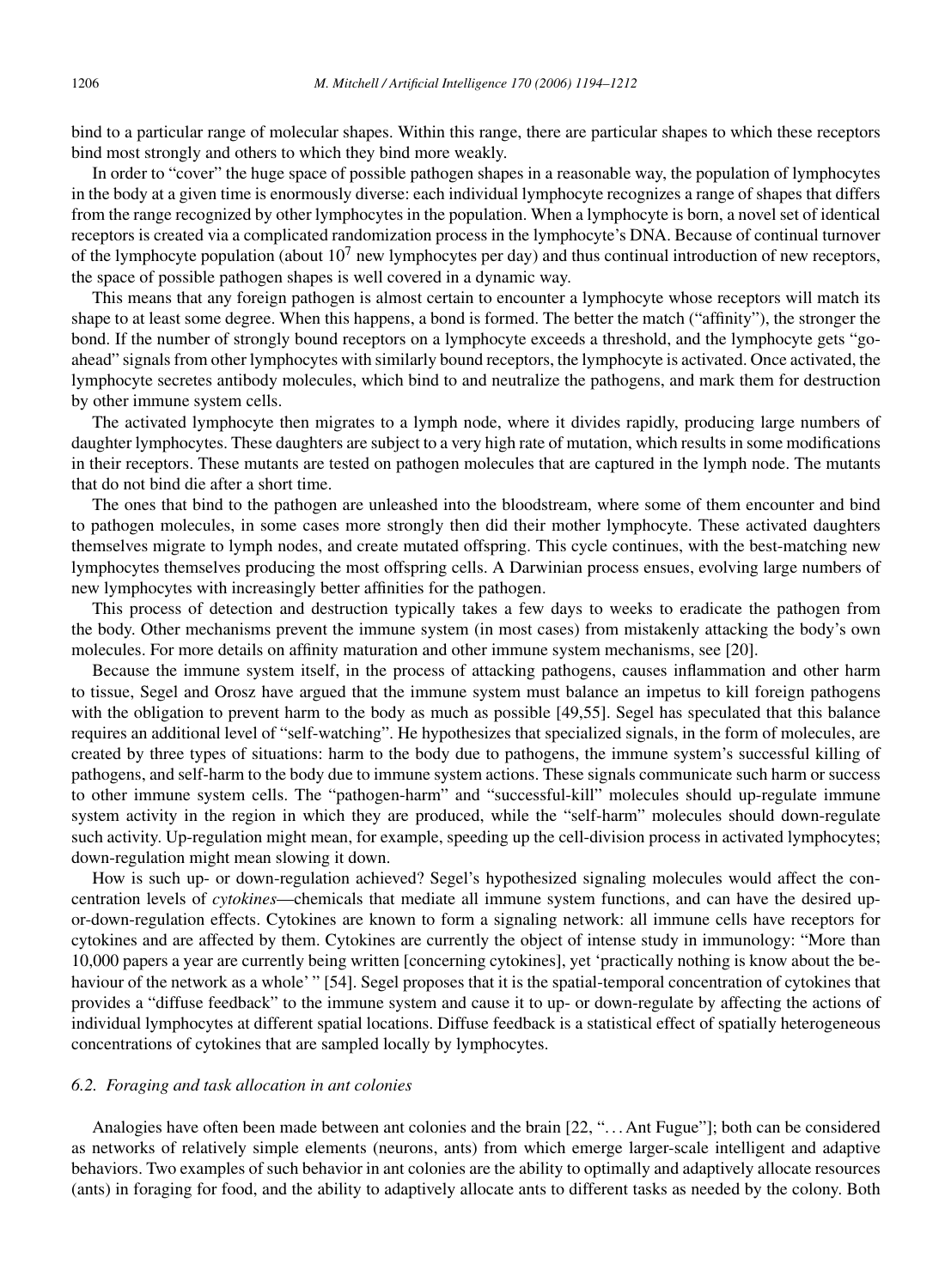types of behavior are accomplished with no central control, via mechanisms similar to those described above for the immune system.

In many ant species, foraging works roughly as follows [6,7]. Foraging ants in a colony set out moving randomly in different directions. When an ant encounters a food source, it returns to the nest, leaving a pheromone trail. When other ants encounter a pheromone trail, they are likely to follow it. The greater the concentration of pheromone, the more likely an ant will be to follow the trail. If an ant encounters the food source, it returns to the nest, reinforcing the trail. In the absence of reinforcement, a pheromone trail will dissipate. In this way, ants collectively build up and communicate information about the locations and quality of different food sources, and this information adapts to changes in these environmental conditions. At any given time, the existing trails and their strengths form a good model of the food environment discovered collectively by the foragers.

Task allocation is another way in which an ant colony regulates its own behavior in a decentralized way. Gordon [16,17] has studied task allocation in colonies of Red Harvester ants. Workers in these colonies divide themselves among four types of tasks: foraging, nest maintenance, patrolling, and midden (refuse sorting) work. The numbers of workers pursuing each type of task adapts to changes in the environment. Gordon found, for example, that if the nest is disturbed in some small way, the number of nest maintenance workers will increase. Likewise, if the food supply in the neighborhood is large and high quality, the number of foragers will increase. How does an individual ant decide which task to adopt in response to nest-wide environmental conditions, even though no ant directs the decision of any other ant and each ant interacts only with a small number of other ants?

The answer seems to be that ants decide to switch tasks both as a function of what they encounter in the environment and as a function of their rate of interaction with ants performing different tasks. For example, an inactive ant—one not currently performing a task—who encounters a foreign object near the nest has increased probability of doing nest-maintenance work. In addition, an inactive ant that encounters many nest-maintenance workers entering and leaving the nest will also have an increased probability of adopting the nest-maintenance task; the increased activity in some way signals that there are important nest maintenance tasks to be done. Similarly, a nest-maintenance worker who encounters many foragers returning to the nest carrying seeds will have an increased probability of switching to foraging; the increased seed delivery signals in some way that a quality food source has been found and needs to be exploited. Ants are apparently able to sense, through direct contact of their antennae with other ants, what task the other ants have been engaged in, by perceiving specific chemical residues associated with each task.

Gordon points out that the proposed mechanism of task switching based on interaction rate can explain an initially puzzling finding of her experiments. She found that perturbing a nest by placing toothpicks around it increased the number of nest maintenance workers, who proceeded to assist in removing the toothpicks. However, this increase was more reliably seen in older colonies (ones that have produced more generations of ants) than in younger colonies. The individual ants in each type of colony were the same age, and ants presumably do not have the ability to pass on complex information about tasks and task switching to their offspring. But it does turn out that older colonies are larger than younger colonies, and in larger colonies ants relying on individual interactions for information would be able to obtain better statistics about the proportion of ants currently doing each task. Thus one would expect a stronger effect in larger colonies, which is what Gordon observed.

#### *6.3. Metabolism in biological cells*

A third example of information processing in complex networks is cellular metabolism. In a biological cell, nutrient molecules are processed to yield energy, and cellular components are built up via parallel "metabolic pathways". These components are needed for internal maintenance and repair, and for external functions and inter-cellular communication. The reactions that occur continually change the dynamics, causing different building processes to proceed at different rates.

At the microscopic level, the metabolic pathways function roughly as follows. At any given time, millions of molecules in the cell diffuse randomly in the cytoplasm via thermal energy. The molecules continually encounter one another at random. Occasionally (on a scale of microseconds), enzymes encounter molecules of matching shape, allowing reactions to occur. These reactions cause macromolecules to be built up gradually.

Metabolic pathways are complex sequences of these chemical reactions, controlled by self-regulating feedback. At any given time, hundreds of such pathways are being followed, some independent, some interdependent. The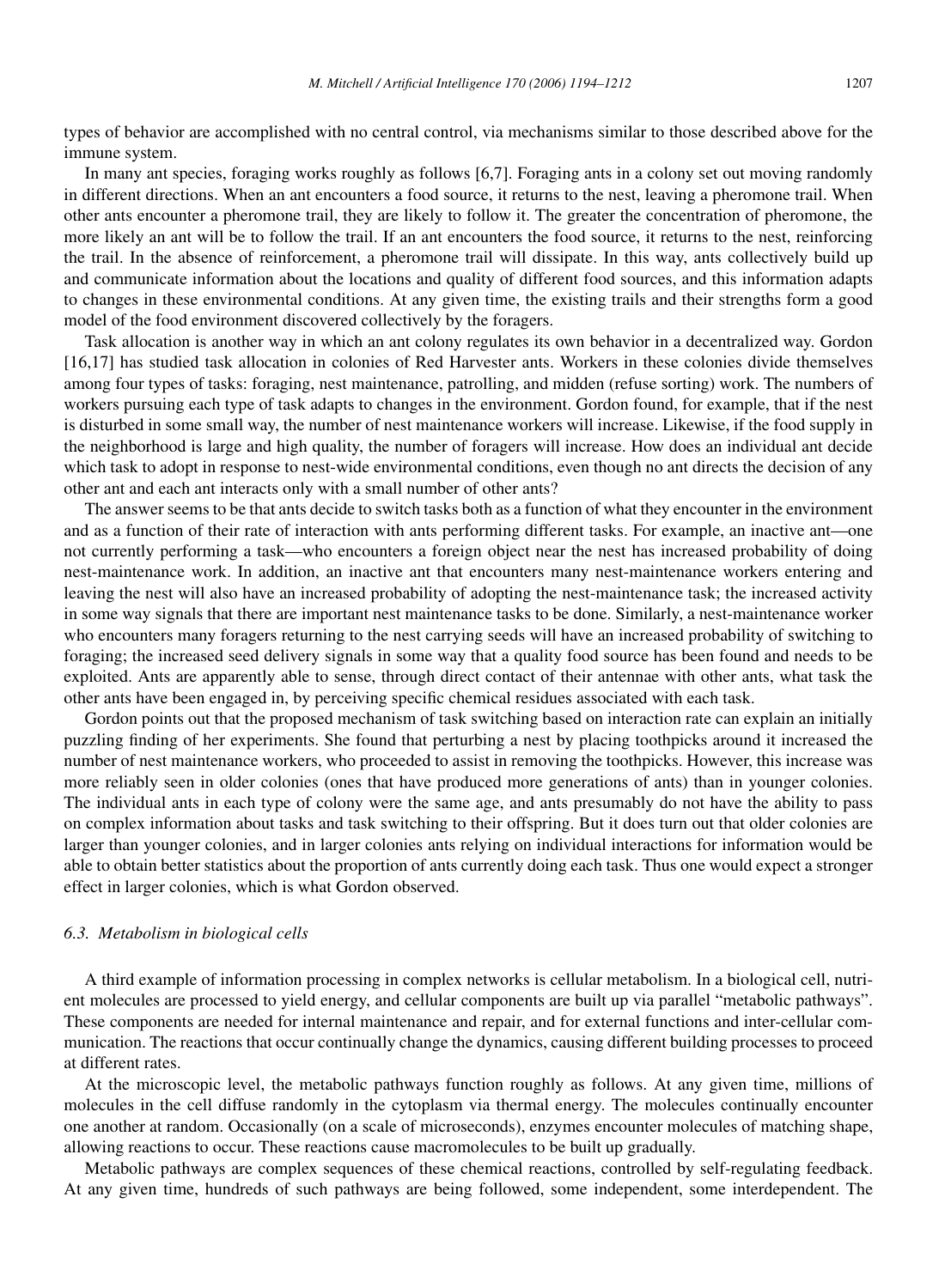pathways result in new macromolecules, initiation of other metabolic pathways, and the regulation of themselves or other metabolic pathways.

The regulation mechanisms typically involve concentration-based activation or inhibition of particular pathways. For example, the infusion of lactose molecules in a cell increases the activation of usually low-activity enzymes that degrade lactose. In many cases, a excess of a product of metabolic path inhibits first step in that path, yielding negative feedback control. In other cases, regulation comes about via changing protein concentrations, which have effects on the genetic transcription of needed enzymes. In addition, the mechanism of "anchoring" enzymes in membranes can serve to make needed interactions more efficient.

As in the immune system and ant colonies, the fact that metabolic pathways proceed in small steps allows the system to continually control the speed and depth of ongoing pathways in response to activities throughout the system.

### **7. Four principles of adaptive information processing in decentralized systems**

The chapters in [57] argue in various ways that the immune system, ant colonies, and cellular metabolism are best understood as distributed autonomous networks that process information in adaptive ways. Information processing in all these systems emerges from multiple feedback mechanisms, and allows the system to generate and use the right resources at the right place and right time in order to benefit the entire system. All this is done without central control, in a continually changing environment and in the face of multiple, often conflicting requirements.

What common principles can be gleaned from these systems?

The following is a list of four principles I have abstracted from the above sketches of immune systems, ant colonies, and cellular metabolism. While the principles are given here in a serial list, in reality they overlap and interact. I believe that these principles carry over to intelligence, self-awareness, and self-control in other decentralized systems. Broadening their reach—and their number—is the subject of future work.

(1) *Global information is encoded as statistics and dynamics of patterns over the system's components*.

In the immune system, for example, the spatial distribution and temporal dynamics of lymphocytes can be interpreted as a representation of the continually changing population of pathogens in the body. Similarly, according to Segel's speculations, the spatial distribution and dynamics of cytokine concentrations encode global information about the immune system's success in killing pathogens and avoiding harm to the self.

In ant colonies, the colony's food environment is represented, in a dynamic way, by the statistical distribution of ants on various trails, and the colony's overall state is represented by the dynamic distribution of ants performing different tasks.

In cellular metabolism the current state and needs of the cell are continually reflected in the spatial concentrations and dynamics of different kinds of molecules.

In all these cases, information is "read" via sampling statistics obtained by system's components.

But *who* actually interprets this representation, and performs the corresponding adaptations of the system? It is the collection of cells, ants, or active molecules themselves, taking actions depending on statistics they sample locally, via other individuals they encounter, or via the local chemical environment. In order for statistics to be reliably interpreted, actions are taken based on thresholds: a lymphocyte undergoes affinity maturation only if its receptors have a sufficient number of strong bonds, plus additional verification signals from other cells. A nestmaintenance ant switches to foraging only if it has encountered a sufficient number of other successful foragers. A metabolic pathway is followed only if the concentration of a particular metabolite is above a threshold.

(2) *Randomness and probabilities are essential*.

All three of the systems described above use randomness and probabilities in essential ways. The receptor shape of each individual lymphocyte has a randomly generated component, so as to allow coverage by the population of many possible pathogenic shapes. The spatial distribution of lymphocytes has a random component, due to the distribution of lymphocytes by the blood stream, so as to allow coverage of many possible spatial distributions of pathogens. The detailed thresholds for activation of lymphocytes, their actual division rates, and the mutations produced in the offspring all involve random or noisy aspects.

Similarly, the movement of ant foragers has random components, and these foragers are attracted to pheromone trails in a probabilistic way. Ants also task-switch in a probabilistic manner.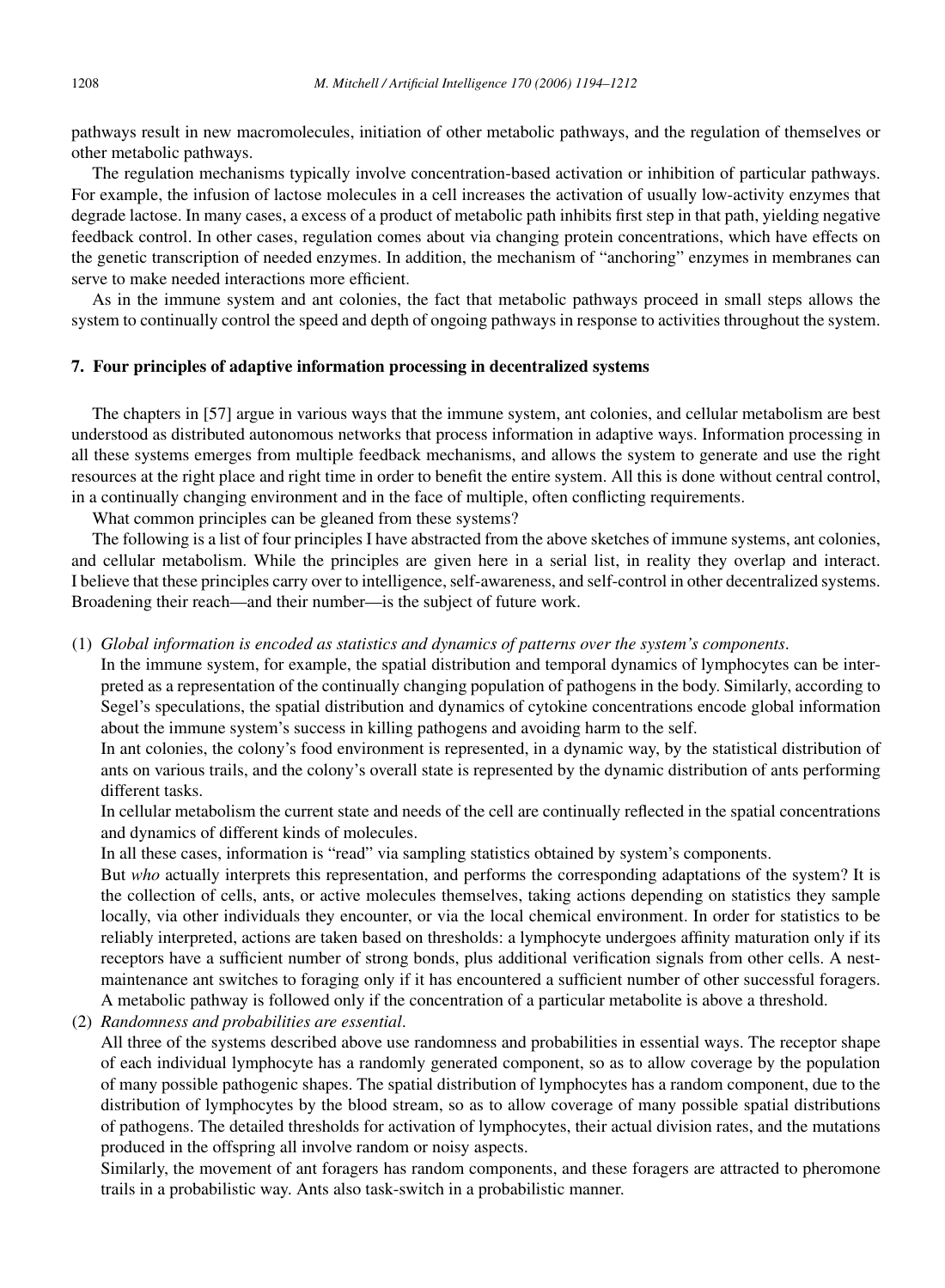Cellular metabolism relies on random diffusion of molecules, and on probabilistic encounters between molecules, with probabilities changing as relative concentrations change in response to activity in the system.

It appears that such intrinsic random and probabilistic elements are needed in order for a comparatively small population of simple components (ants, cells, molecules) to explore an enormously larger space of possibilities, particularly when the information to be gained is statistical in nature and there is little a priori knowledge about what will be encountered.

However, randomness must be balanced with determinism: Self-regulation in complex adaptive systems continually adjusts probabilities of where to move and how deeply to explore particular pathways in these large spaces. (3) *The system carries out a fine-grained, parallel search of possibilities*.

Many, if not all, complex systems in biology have a fine-grained architecture, in that they consist of large numbers of relatively simple elements that work together in a highly parallel fashion.

Several possible advantages are conferred by this type of architecture, including robustness, efficiency, and evolvability. On additional major advantage is that a fine-grained parallel system is able to carry out what Hofstadter [21, Chapter 2] has called a "parallel terraced scan". This refers to a simultaneous exploration of many possibilities or pathways, in which the resources given to each exploration at a given time depends on the perceived success of that exploration at that time. The search is parallel in that many different possibilities are explored simultaneously, but is "terraced" in that not all possibilities are explored at the same speeds or to the same depth. Exploration is "on-line" in the sense that information is used as it is gained to continually reassess what is important to explore. The fine-grained nature of the system not only allows many different paths to be explored, but it also allows the system to continually change its exploration paths, since only relatively simple micro-actions are taken at any time. Employing more coarse-grained actions would involve committing time to a particular exploration that might turn out not to be warranted. In this way, the fine-grained nature of exploration allows the system to fluidly and continuously adapt its exploration as a result the information it obtains.

For example, at any given time, the immune system must determine which regions of the huge space of possible pathogen shapes should be explored by lymphocytes. Each of the trillions of lymphocytes in the body at any given time can be seen as a particular mini-exploration of a range of shapes. The shape ranges that are most successful (i.e., bind strongly to pathogens) are given more exploration resources, in the form of mutated offspring lymphocytes, than those shape ranges that do not pan out (i.e., lymphocytes that do not bond strongly). However, while exploiting the information that has been obtained via the process of affinity maturation, the immune system continues at all times to generate new lymphocytes that explore completely novel shape ranges. Thus the system is able to focus on the most promising possibilities seen so far, exploring these most quickly and to the most depth, while never neglecting to explore new possibilities. This is closely related to Holland's general principles for optimally balancing "exploitation" and "exploration" in adaptive systems [24]. Orosz's principle of "dynamic engagement" for the immune system also requires a fine-grained architecture [49].

Similarly, ant foraging uses a parallel-terraced-scan strategy: many ants initially explore random directions for food. If food is discovered in any of these directions, more of the system's resources (ants) are allocated, via the feedback mechanisms described above, to explore those directions further. At all times, paths are dynamically allocated exploration resources in proportion to their promise (the amount and quality of the food that has been discovered at those locations). However, due to the large number of ants and their intrinsic random elements, unpromising paths continue to be explored as well, though with many fewer resources.

Note that the redundancy inherent in fine-grained systems allows the system to work well even when the individual components are not perfectly reliable and the information available is only statistical in nature. Redundancy allows many independent samples of information to be made, and allows fine-grained actions to be consequential only when taken by large numbers of components.

# (4) *The system exhibits a continual interplay of bottom-up and top-down processes*.

The notions of "bottom-up" and "top-down" processes are often used to describe aspects of cognition: for example, perception is an interplay between what is perceived "bottom-up" by the retina (or other early perceptual systems) and the "top-down" expectations derived from concepts activated by these bottom-up sensations.

A similar interplay can be found in the immune system. Bottom-up explorations are carried out by a continual patrol of lymphocytes with different receptors, collectively prepared to approximately match any pathogen (what Segel has called "a broad spectrum initial response" [56]). Top-down explorations consist of focused lymphocytes,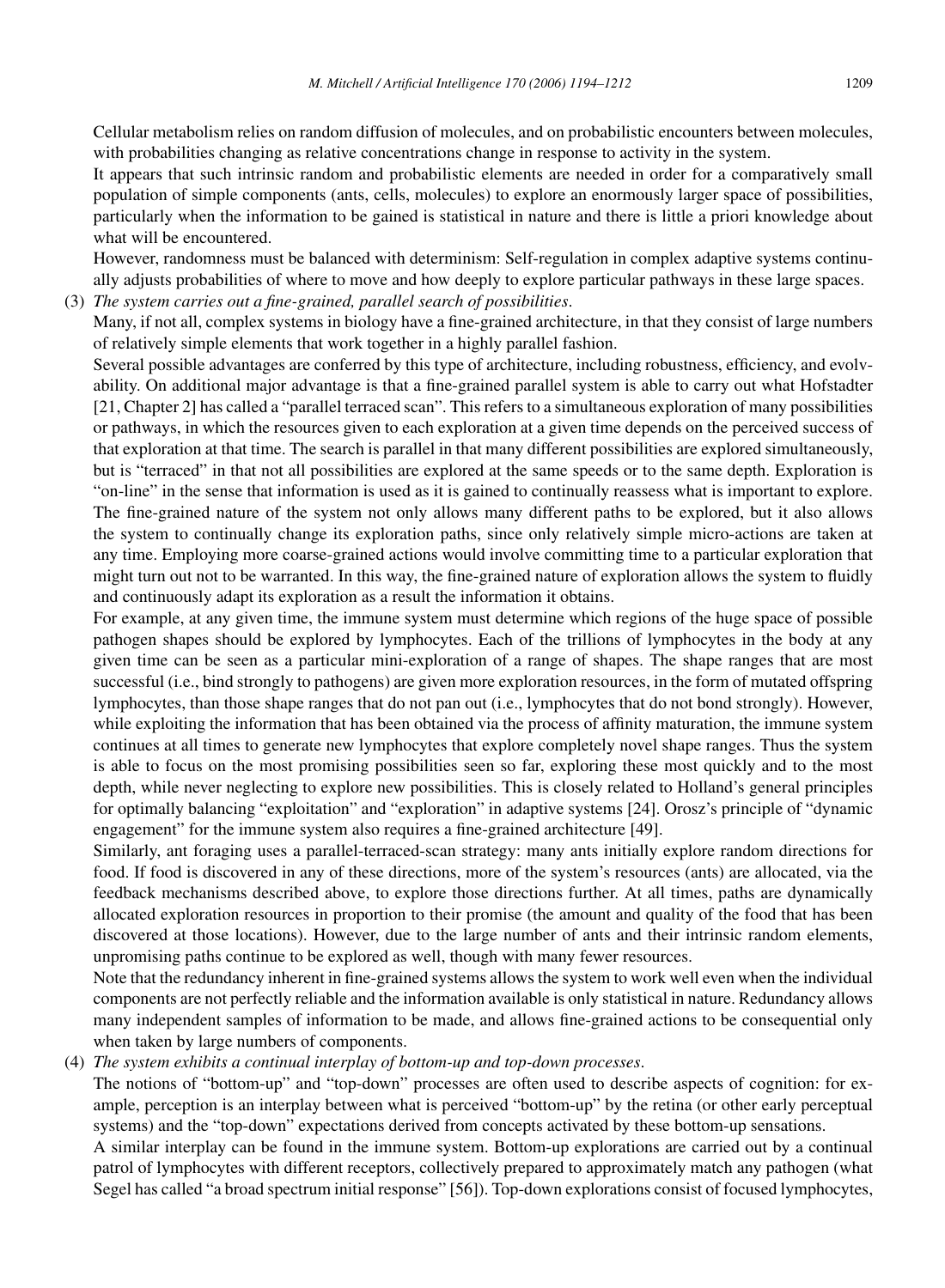which, when activated by a match, create offspring that are variations of themselves in order to zero in on a particular pathogen shape.

Likewise ant foraging consists of bottom-up explorations by ants moving at random, looking for food in any direction, and top-down explorations in which ants follow existing pheromone trails.

In cellular metabolism, bottom-up processes of random exploration by molecules are combined with top-down activation or inhibition driven by chemical concentrations and genetic regulation.

As in all adaptive systems, maintaining a correct balance between these two modes of processing is essential. Indeed, the optimal balance shifts over time. Early explorations, based on little or no information, are largely random, unfocused, and bottom-up. As information is obtained and acted on, exploration gradually becomes more deterministic, focused, and top-down, in response to what has been perceived by the system. Exhibiting such an appropriate shift in exploration mode has been hypothesized to be a general property of adaptive and intelligent systems [23,24].

# **8. Conclusion: Relevance for artificial intelligence**

The general science of networks and its various applications has significant relevance for AI practitioners. For example, understanding the structure of the Internet and the World Wide Web will be important for intelligent routing, load balancing, search of all kinds, and the deployment of intelligent agents who assist human users in their network-related tasks. Network thinking of the kind described here will also be fundamental for developing effective decentralized algorithms for our increasingly distributed and linked computing, communications, and sensing networks, as well as effective security methods for these increasingly vulnerable systems. All of these are areas in which AI and machine learning research have played and will play major roles.

The understanding of information processing in biological and social networks has inspired novel AI techniques. In addition to the long-standing areas of neural- and evolutionary-inspired computation, several new nature-inspired techniques have been developed over the past decade or so: ant-colony optimization [13], or more generally swarm intelligence [7]; computer and network immune systems [14,19]; economics-inspired AI [4,64]; and methods inspired by cellular and developmental biology [42,60]; among others. All of these approaches employ one or more of the principles I sketched in the previous section.

In my own work and that of my colleagues, these principles have guided the design of the Copycat, Metacat, Tabletop, and Letter Spirit projects on modeling high level perception, analogy making, and "self-watching", all performed under the guidance of Douglas Hofstadter [15,21,34,35,38,39,52]. I believe that similar principles, gleaned from mechanisms that produce adaptive behavior and self-awareness in natural systems, will be necessary components of future artificial intelligence systems with sophisticated cognitive abilities.

Much has been written about how information in the brain, including information about its own state, is represented in a decentralized, statistical, and dynamical fashion, allowing for pattern recognition, sophisticated memory, and learning. One of the most important research challenges for AI is to elucidate common principles of such representation and information processing more broadly across natural adaptive systems and to use these principles in the development of machines with similar abilities.

#### **Acknowledgements**

I am grateful to the following people for discussions on the work and ideas presented here: Doyne Farmer, Stephanie Forrest, Douglas Hofstadter, John Holland, Mark Newman, and Lee Segel.

This work has been supported by a 21st Century Science Initiative grant in Complex Systems from the J.S. Mc-Donnell Foundation.

#### **References**

- [1] P. Ball, Material witness: Designing with complexity, Nature Materials 3 (2004) 78.
- [2] A.-L. Barabási, Linked: The New Science of Networks, Perseus, New York, 2002.
- [3] A.-L. Barabási, R. Albert, Emergence of scaling in random networks, Science 286 (2002) 509–512.
- [4] E. Baum, Toward a model of intelligence as an economy of agents, Machine Learning 35 (1999) 155–185.
- [5] E.R. Berlekamp, J.H. Conway, R.K. Guy, What is Life?, Academic Press, London, 1982, Chapter 25.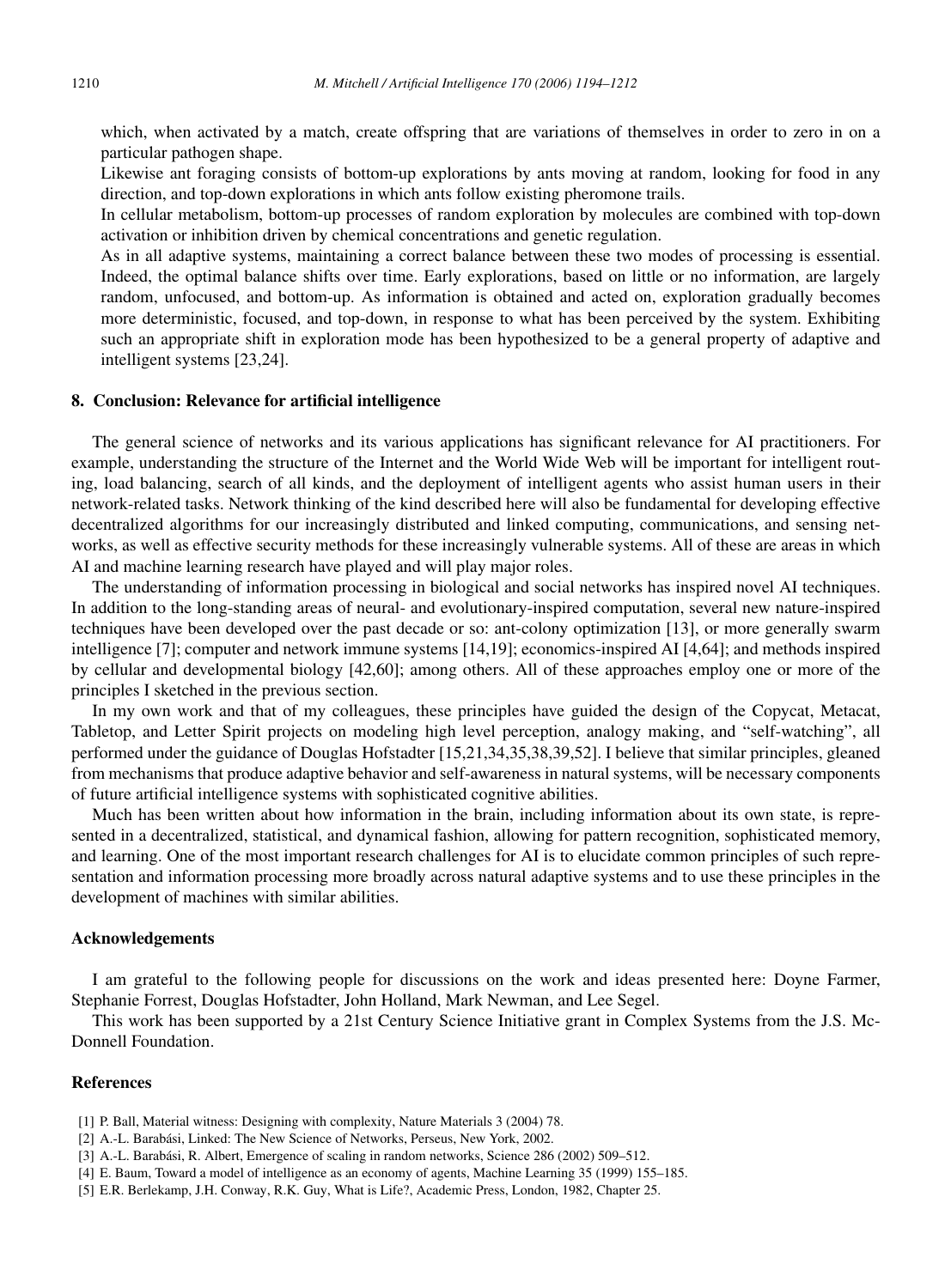- [6] E. Bonabeau, Control mechanisms for distributed autonomous systems: Insights from social insects, in: L.A. Segel, I.R. Cohen (Eds.), Design Principles for the Immune System and Other Distributed Autonomous Systems, Oxford University Press, New York, 2001, pp. 281–292.
- [7] E. Bonabeau, M. Dorigo, G. Theraulaz, Swarm Intelligence, Oxford University Press, New York, 1999.
- [8] R. Cohen, S. Havlin, D. ben Avraham, Efficient immunization strategies for computer networks and populations, Physical Review Letters 91 (2003) 247901.
- [9] J.P. Crutchfield, J.E. Hanson, Turbulent pattern bases for cellular automata, Physica D 69 (1993) 279–301.
- [10] J.P. Crutchfield, M. Mitchell, The evolution of emergent computation, Proceedings of the National Academy of Science USA 92 (1995) 10742–10746.
- [11] J.P. Crutchfield, M. Mitchell, R. Das, Evolutionary design of collective computation in cellular automata, in: J.P. Crutchfield, P.K. Schuster (Eds.), Evolutionary Dynamics—Exploring the Interplay of Selection, Neutrality, Accident, and Function, Oxford University Press, New York, 2003, pp. 361–411.
- [12] R. Das, M. Mitchell, J.P. Crutchfield, A genetic algorithm discovers particle-based computation in cellular automata, in: Y. Davidor, H.-P. Schwefel, R. Männer (Eds.), Parallel Problem Solving from Nature—PPSN III, in: Lecture Notes in Computer Science, vol. 866, Springer-Verlag, Berlin, 1994, pp. 344–353.
- [13] M. Dorigo, T. Stützle, Ant Colony Optimization, MIT Press, Cambridge, MA, 2004.
- [14] S. Forrest, A.S. Perelson, L. Allen, R. Cherukuri, Self-nonself discrimination in a computer, in: Proceedings of the 1994 IEEE Symposium on Research in Security and Privacy, IEEE Computer Society Press, Los Alamitos, CA, 1994, pp. 202–212.
- [15] R.M. French, The Subtlety of Sameness, MIT Press, Cambridge, MA, 1995.
- [16] D.M. Gordon, Task allocation in ant colonies, in: L.A. Segel, I.R. Cohen (Eds.), Design Principles for the Immune System and Other Distributed Autonomous Systems, Oxford University Press, New York, 2001, pp. 293–301.
- [17] D.M. Gordon, The regulation of foraging activity in Red Harvester ant colonies, The American Naturalist 159 (5) (2002) 509–518.
- [18] R. Guimerà, L.A. Nunes Amaral, Functional cartography of complex metabolic networks, Nature 433 (2006) 895–900.
- [19] S. Hofmeyr, S. Forrest, Architecture for an artificial immune system, Evolutionary Computation 8 (4) (2000) 443–473.
- [20] S.A. Hofmeyr, An interpretive introduction to the immune system, in: L.A. Segel, I.R. Cohen (Eds.), Design Principles for the Immune System and Other Distributed Autonomous Systems, Oxford University Press, New York, 2001, pp. 3–26.
- [21] D. Hofstadter, Fluid Concepts and Creative Analogies, Basic Books, New York, 1995.
- [22] D.R. Hofstadter, Gödel, Escher, Bach: An Eternal Golden Braid, Basic Books, New York, 1979.
- [23] D.R. Hofstadter, M. Mitchell, The Copycat project: A model of mental fluidity and analogy-making, in: K. Holyoak, J. Barnden (Eds.), Advances in Connectionist and Neural Computation Theory, vol. 2: Analogical Connections, Ablex, Norwood, NJ, 1994, pp. 31–112.
- [24] J.H. Holland, Adaptation in Natural and Artificial Systems, MIT Press, Cambridge, MA, 1992. First edition, 1975.
- [25] W. Hordijk, J.P. Crutchfield, M. Mitchell, Mechanisms of emergent computation in cellular automata, in: A.E. Eiben (Ed.), Proceedings of the Fifth International Conference on Parallel Problem Solving From Nature—PPSN V, Springer-Verlag, New York, 1998.
- [26] F. Jimenez-Morales, J.P. Crutchfield, M. Mitchell, Evolving two-dimensional cellular automata to perform density classification: A report on work in progress, Parallel Computing 27 (4) (2001) 571–585.
- [27] H. Juillé, J.B. Pollack, Coevolving the 'ideal' trainer: Application to the discovery of cellular automata rules, in: Genetic Programming 1998: Proceedings of the Third Annual Conference, Morgan Kaufmann, San Francisco, CA, 1998.
- [28] S.A. Kauffman, At Home in the Universe, Oxford University Press, New York, 1995.
- [29] S.A. Kauffman, R.G. Smith, Adaptive automata based on Darwinian selection, Physica D 22 (1986) 68–82.
- [30] J.M. Kleinberg, Authoritative sources in a hyperlinked environment, Journal of the Association for Computing Machinery 46 (1999) 604–632.
- [31] J.M. Kleinberg, Navigation in a small world, Nature 406 (2000) 845.
- [32] K. Lindgren, M.G. Nordahl, Universal computation in a simple one-dimensional cellular automaton, Complex Systems 4 (1990) 299–318.
- [33] M. Tomassini, M. Giacobini, C. Darabos, Evolution and dynamics of small-world cellular automata, Complex Systems 15 (4) (2005) 261–284.
- [34] J. Marshall, Metacat: A self-watching cognitive architecture for analogy-making, in: Proceedings of the 24th Annual Conference of the Cognitive Science Society, Lawrence Erlbaum Associates, Mahwah, NJ, 2002, pp. 631–636.
- [35] G. McGraw, D.R. Hofstadter, Perception and creation of alphabetic style, in: Papers of the AAAI 1993 Spring Symposium on Intelligence and Creativity, AAAI Press, Menlo Park, CA, 1993.
- [36] B. Mesot, C. Teuscher, Deducing local rules for solving global tasks with random Boolean networks, Physica D 211 (2005) 88–106.
- [37] S. Milgram, The small world problem, Psychology Today 2 (1967) 60–67.
- [38] M. Mitchell, Analogy-Making as Perception: A Computer Model, MIT Press, Cambridge, MA, 1993.
- [39] M. Mitchell, Analogy-making as a complex adaptive system, in: L.A. Segel, I.R. Cohen (Eds.), Design Principles for the Immune System and Other Distributed Autonomous Systems, Oxford University Press, New York, 2001, pp. 335–359.
- [40] M. Mitchell, Self-awareness and control in decentralized systems, in: Working Papers of the AAAI 2005 Spring Symposium on Metacognition in Computation, AAAI Press, Menlo Park, CA, 2005.
- [41] M. Mitchell, M.D. Thomure, N.L. Williams, The role of space in the success of coevolutionary learning, in: L.M. Rocha (Ed.), Artificial Life X: Proceedings of the Tenth International Conference on the Simulation and Synthesis of Living Systems, MIT Press, Cambridge, MA, 2006, pp. 118–124.
- [42] R. Nagpal, Programmable self-assembly using biologically-inspired multiagent control, in: Proceedings of the 1st International Joint Conference on Autonomous Agents and Multi-Agent Systems (AAMAS), ACM Press, New York, 2002, pp. 418–425.
- [43] M.E.J. Newman, Random graphs as models of networks, in: S. Bornholdt, H.G. Schuster (Eds.), Handbook of Graphs and Networks, Wiley-VCH, Berlin, 2003, pp. 147–169.
- [44] M.E.J. Newman, The structure and function of complex networks, SIAM Review 45 (2003) 167–256.
- [45] M.E.J. Newman, Modularity and community structure in networks, Proceedings of the National Academy of Sciences USA 103 (23) (2006) 8577–8582.